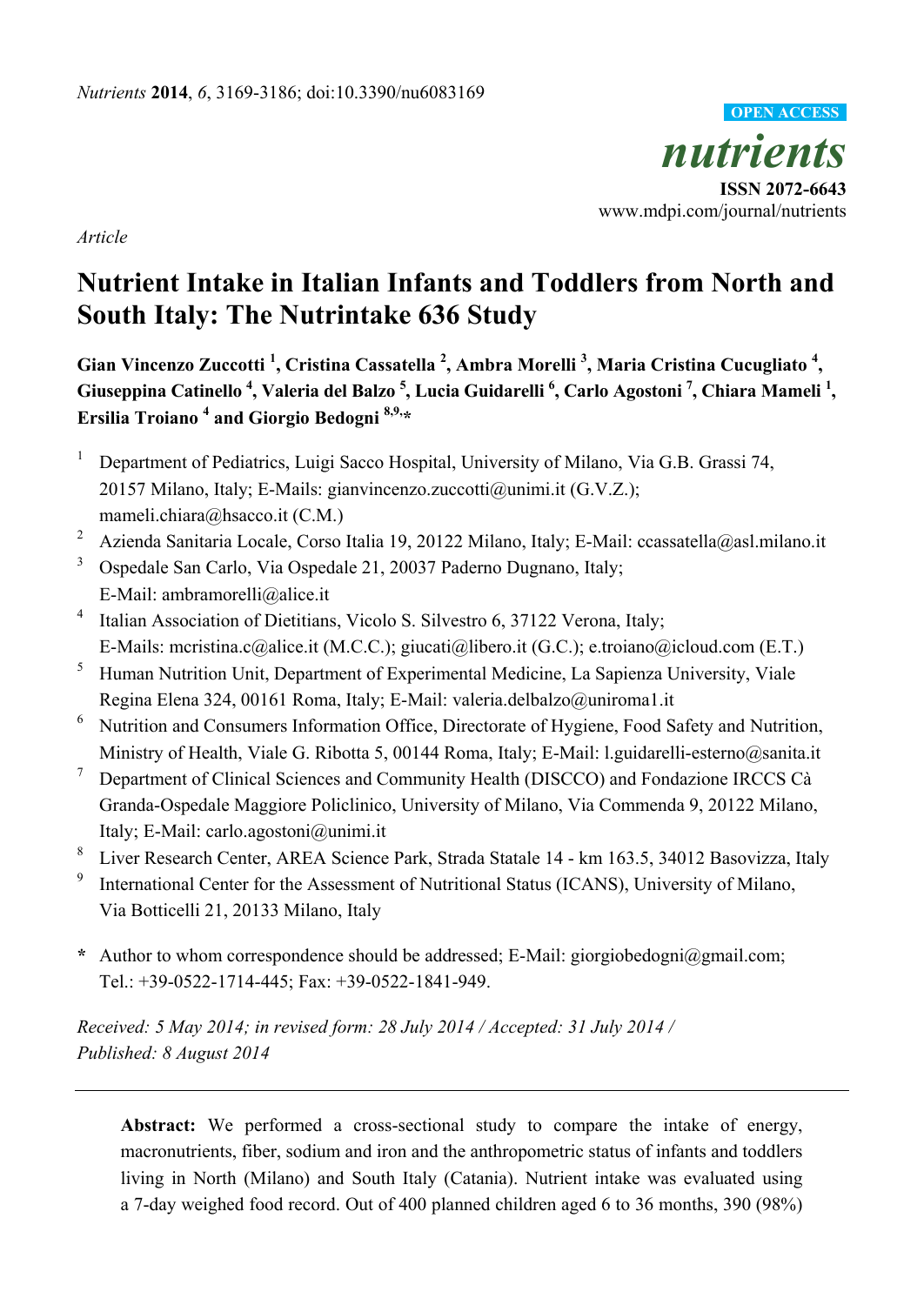were recruited, 189 in Milano and 201 in Catania. The mean (standard deviation) age was 17 (9) months in Milano and 17 (10) months in Catania. Anthropometry, energy intake and macronutrient intake were similar in Milano and Catania. However, iron intake was 27% lower and fiber intake 16% higher in Milano than in Catania. Despite normal anthropometry and energy intake, in the pooled sample there was a high intake of proteins, simple carbohydrates, saturated fats and sodium, and a low intake of iron and fiber compared to Italian reference values. This is the first study to report the macro- and micro-nutrient intake of children aged <12 months using the 7-day weighed food record and one of the very few studies that have employed such reference method in children from the general population.

**Keywords:** epidemiology; cross-sectional study; anthropometry; food intake; weighed food dietary record; infants; toddlers

### **1. Introduction**

There is a general agreement that the promotion of healthy lifestyles during the first years of life is central to the prevention of obesity and its complications [1]. However, evidence linking infant nutrition with adult obesity is presently lacking [2], a situation that is partly attributable to the unavailability of good-quality data on the nutrient intake of infants and toddlers [3–5]. Besides requiring accurate instruments and experienced operators in all ages of life [6,7], a detailed assessment of nutrient intake is more challenging in preschoolers than in schoolchildren because the former cannot be enrolled and studied at school [3,4]. Under the Italian National Health System, children are cared for by family pediatricians [8]. This offers the possibility to control the logistic barrier associated with the enrollment of infants and toddlers but does not attenuate the need of using the best available instruments to assess food intake [5,9].

The 7-day weighed food-record (7DWFR) is the accepted reference method for the assessment of nutrient intake [6,7] and offers accurate estimates of macronutrient intake compared to direct chemical analysis [10,11]. A recent systematic review concluded that weighed records are needed to obtain more accurate estimates of nutrient intake in children, especially when micronutrient intake is of interest [5]. Iron and sodium are especially important micronutrients for infants and toddlers, the first because of the frequency of iron-deficiency anemia [12,13] and the second because of its potential role in later cardiovascular disease [13,14]. To our knowledge, no study so far has evaluated the macro- and micro-nutrient intake of children aged <12 months using the 7DWFR even if the macronutrient intake of children participating to a randomized controlled trial (RCT) has been recently evaluated using the 3-day weighed food-record (3DWFR) [15,16]. An increasing north to south gradient of obesity is known to exist within Europe [17] and a similar gradient has been reported among Italian children aged  $\geq$ 2 years [18,19]. It is however unknown whether such a gradient is present in the first years of life.

The aim of the present study, known as Nutrintake 636 (NI636), was to compare the intake of energy, macronutrients, fiber, sodium and iron and the anthropometric status of infants and toddlers living in North (Milano) and South Italy (Catania).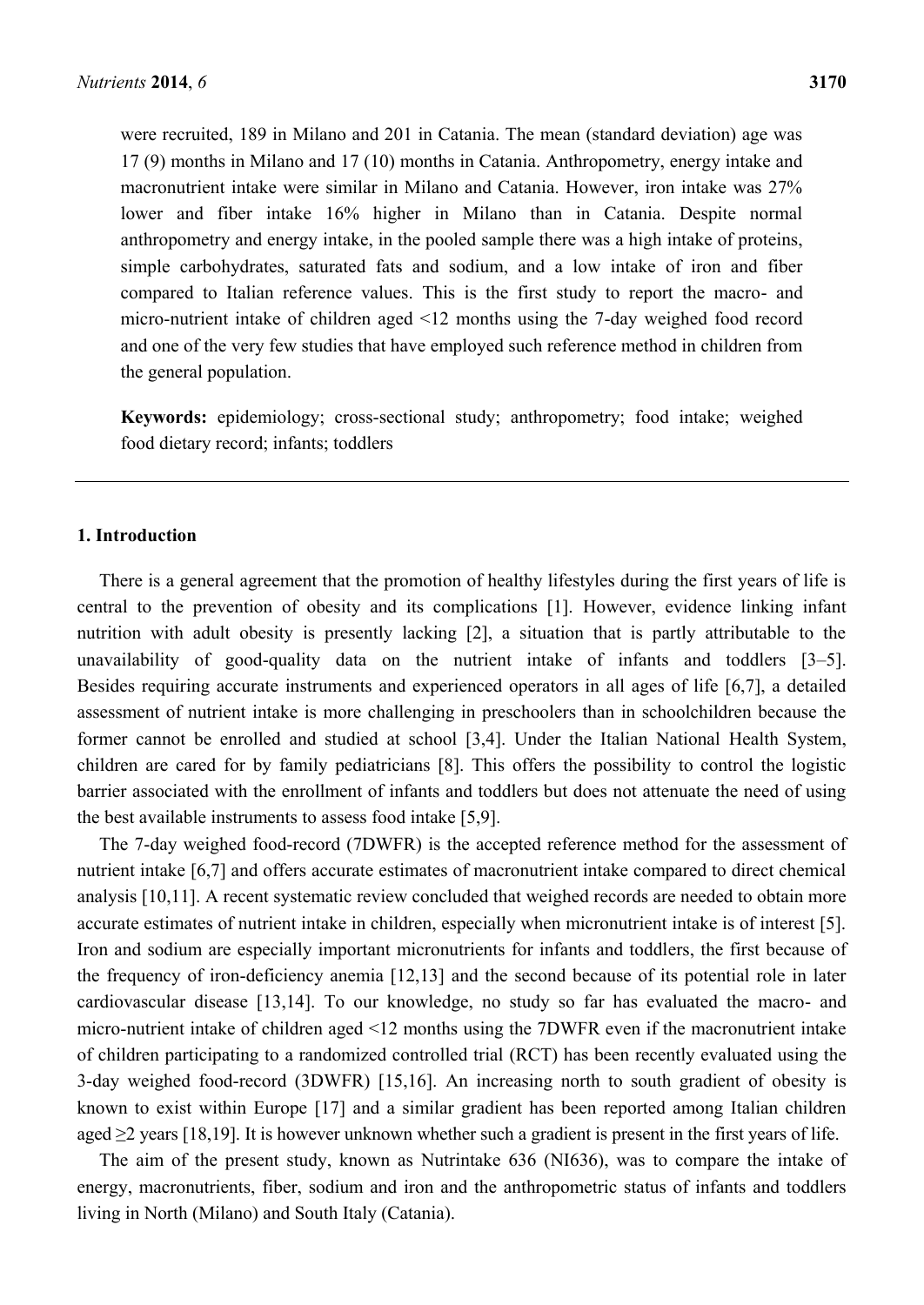### **2. Experimental Section**

### *2.1. Study Design*

NI636 is a cross-sectional study aimed at comparing: (1) the intake of energy (E) (main outcome); (2) the intake of total carbohydrates (CHO), simple carbohydrates (CHOS), total fats (FAT), saturated fats (SFA), proteins (PRO), fiber, sodium and iron (secondary outcomes) and; (3) the weight, length/height and body mass index (BMI) (secondary outcomes) of Italian infants and toddlers living in North (Milano, Lombardy) and South (Catania, Sicily) Italy. NI636 children were enrolled among the infants and toddlers cared for by a convenience sample of Italian family pediatricians. NI636 pediatricians were recruited by the principal investigator (GVZ) by word of mouth at scientific meetings on infant nutrition. Inclusion criteria were: (1) children aged 6.0  $(\pm 0.5)$ , 9.0  $(\pm 0.5)$ , 12.0 ( $\pm$ 1.0), 18.0 ( $\pm$ 1.0), 24.0 ( $\pm$ 1.0) or 36.0 ( $\pm$ 1.0) months and, (2) parents with a good command of the Italian language. Exclusion criteria were any acute illnesses (e.g., influenza) or chronic diseases (e.g., food allergy) known to interfere with normal nutrition and growth. The study protocol was approved by the Ethical Committee of the Luigi Sacco Hospital (Milano, Italy) and the parents of the children gave their written consent to participate.

### *2.2. Sample Size*

We aimed at detecting a median difference of 100 kcal·day<sup>-1</sup> of E between Milano and Catania with a power >80% and a type I error rate of 5% taking into account the effects of sex and age. 100 kcal·day<sup>−</sup><sup>1</sup> of E (10%) was considered the minimum between-place biologically relevant difference on the basis of an expected median intake of 1000 kcal·day<sup>-1</sup> in the pooled sample. The same difference of 10% was considered the minimum between-place biologically relevant difference for the nutrients (CHO, CHOS, FAT, SFA, PRO, fiber, sodium and iron). Our experience in validating the 7DWFR against chemical analysis suggests that a threshold of 10% is a reasonable choice to guard against instrumental error [10,11]. To calculate sample size, we applied Monte Carlo simulation to a multivariable median regression model having E (kcal·day<sup>-1</sup>) as response variable and the following predictors: (1) a between-place difference of 100 kcal·day<sup>-1</sup> of E, (2) a between-sex effect  $\geq$ 20% of median E and, (3) a one-degree fractional polynomial (FP) of age modelling the continuous energy-age relationship [20–22]. From the multiple scenarios generated by Monte Carlo simulation, we obtained that we had to enroll 400 children, 200 in Milano and 200 in Catania. On the basis of previous experience with similar epidemiological studies [23,24], we estimated that we had to recruit 600 subjects to obtain a number of 400 subjects.

# *2.3. Recruitment Procedure*

Each NI636 pediatrician sent an anonymized list of potentially eligible children to the methodologist (GB). Such list included a unique pediatrician code, a unique patient number and the sex and birthdate of each child. The children from Milano were pooled together and the same was done for the children from Catania. From these pools, 300 children were randomly selected per place. Within-place pooling was done in order to control for the within-place between-pediatrician variability. We tried to obtain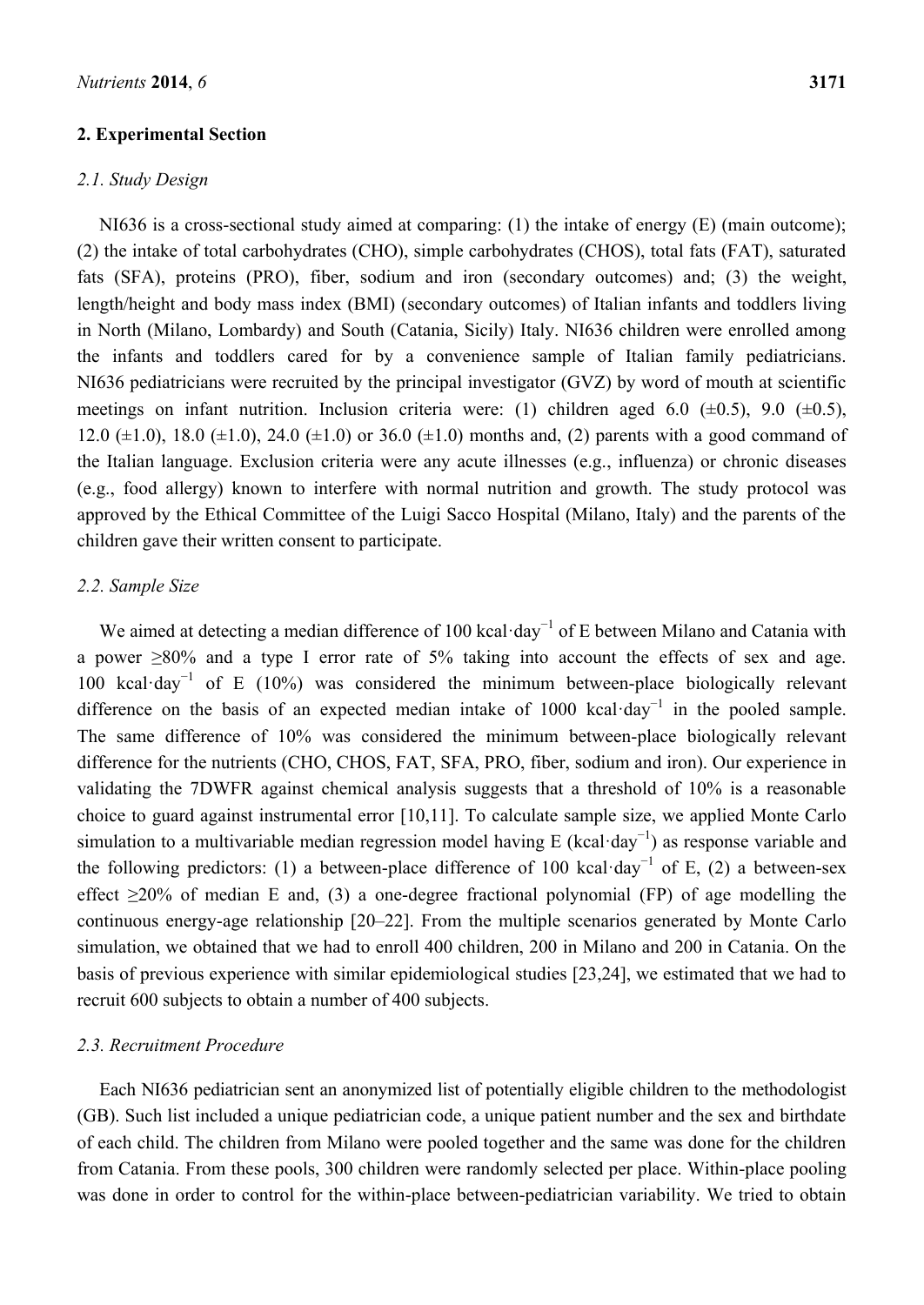a similar between-pediatrician distribution of age and sex but this was not possible for children aged 6 and 9 months, for whom some pediatricians contributed more subjects both in Milano and Catania. The anonymized list with the randomly selected children was returned to the pediatricians who decoded it and shared it with the dietitians (CC, AM, MCC and GC).

### *2.4. Family Data*

The dietitians collected the following sociodemographic and anthropometric data for both the parents of NI636 children: school degree, profession, physical activity level and self-reported weight and height. The dietitians also collected the pre-pregnancy weight and the weight increase during pregnancy for the mothers of NI636 children. BMI was calculated and classified according to the World Health Organization (WHO) [25].

### *2.5. Anthropometry*

Anthropometric measurements were performed by the dietitians following international guidelines [26]. Weight was measured using a medical-certified SECA 384/385 baby scale (SECA, Hamburg, Deutschland). Supine length was measured using a medical-certified SECA 417 measuring board in children aged <24 months (SECA, Hamburg, Deutschland). Height was measured using a medical-certified SECA 213 portable stadiometer in children aged ≥24 months (SECA, Hamburg, Deutschland). Standard deviation scores (SDS) of weight, length, height and BMI were calculated using WHO reference data for children [27].

### *2.6. Food Intake*

Food intake was evaluated by the dietitians using a 7DWFR, *i.e.*, the accepted reference method for the assessment of food intake [6,7]. The 7DWFR was administered to the parents of the children during a first encounter lasting 30 to 45 min. When the 7DWFR was returned one week later, the dietitians discussed its contents with the parents, asked for clarifications when needed, and wrote their comments in an apposite section of the 7DWFR. The second encounter also lasted from 30 to 45 min. Detailed recipes were always obtained for foods eaten at home. Menus with detailed recipes were obtained from the canteen staff for children eating at the kindergarten. Single ingredients were always recorded on the 7DWFR. We did not evaluate breast milk intake for two reasons. The first reason is that a random sample of 10 mothers interviewed during a pilot study uniformly expressed concern about the need of regularly weighing their children before and after breastfeeding. The second reason is the lack of good-quality data to model breast milk composition of Italian mothers.

### *2.7. Data Entry*

The dietitians recorded all data on anonymized case report forms and entered them into a specifically developed web-based application. Such application allowed the entry of new foods and was accessible using the HyperText Transfer Protocol over Secure Socket Layer (HTTPS).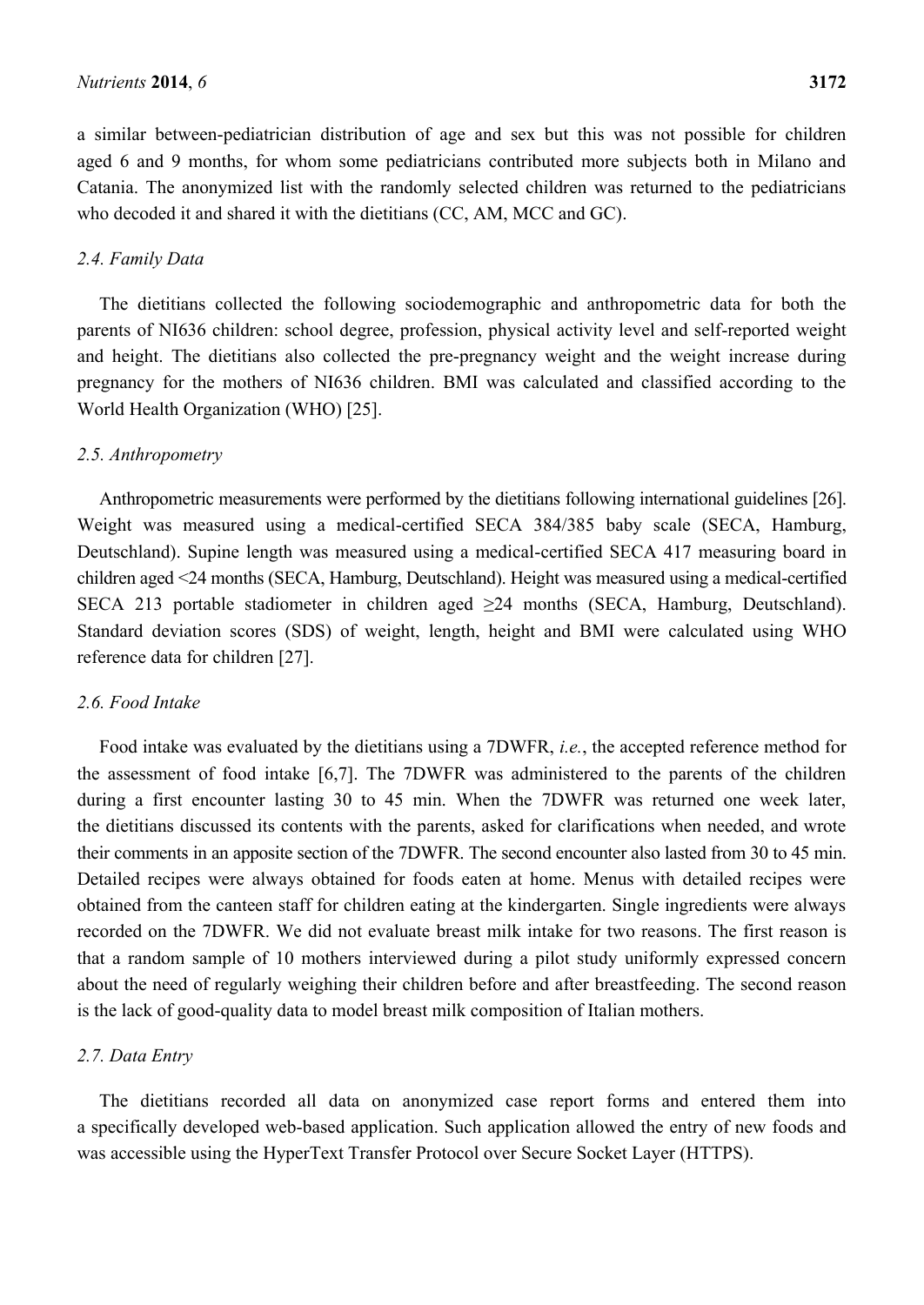### *2.8. Food Composition*

Food records entered into the database were resolved into a working foodlist of unique items on the basis of food name and brand. Each item of the working foodlist was manually checked by the food database manager (ET) and by the methodologist and linked with food composition data to produce a definitive foodlist. The definitive foodlist was generated and linked with food composition data and 7DWFRs by specifically developed Stata 13.1 programs (Stata Corp., College Station, TX, USA). Food composition data was predominantly obtained from the Food Composition Database for Epidemiological Studies in Italy [28] and from a specifically developed infant food database. When a nutrient was not available in such databases, we obtained it: (1) from another Italian food composition database [29] or, (2) from the ingredients specified on the food label.

### *2.9. Statistical Analysis*

Descriptive statistics are reported as 50th  $(P_{50})$ , 25th  $(P_{25})$  and 75th  $(P_{75})$  percentiles for non-Gaussian distributed variables and as mean and standard deviation (SD) for Gaussian-distributed variables. Discrete variables are reported as counts and percentages. Between-place comparisons of age were performed using Student's unpaired *t*-test and between-place comparisons of sex using Fisher's exact test. Exact logistic regression was used to test whether the odds of breastfeeding (discrete:  $0 =$  not breastfed; 1 = breastfed) differed between place (discrete:  $0 =$  Catania; 1 = Milano) with and without correction for age (continuous: 6, 9, 12, 18, 24 and 36 months) [30]. The contribution of place to the outcomes of interest (E, CHO, CHOS, FAT, SFA, PRO, fiber, iron, sodium, weight, length/height and BMI) was evaluated using multivariable quantile regression models employing  $P_{25}$ ,  $P_{50}$  and  $P_{75}$  as response variable and place (discrete:  $0 =$  Catania;  $1 =$  Milano), sex (discrete:  $0 =$  female;  $1 =$ male) and age (continuous: 6, 9, 12, 18, 24 and 36 months) as predictors [22]. One-degree fractional polynomials (FP) were used to account for non-linear relationships of the outcomes with age [21]. Because most of the between-place differences were negligible on biological grounds  $(\leq 10\%$ , see *Sample Size*), we pooled together the children in Milano and Catania and refitted the regression models using only sex and age as predictors. Such models were then used to estimate nutrient intake in the pooled sample. Statistical analysis was performed using Stata 13.1 (Stata Corp., College Station, TX, US).

### **3. Results**

### *3.1. Characteristics of NI636 Children*

NI636 was performed between 15 September 2012 and 24 February 2013 and recruited 390 (98%) out of 400 planned children, 189 in Milano and 201 in Catania. NI636 children were enrolled by 11 out of 20 family pediatricians (4 in Milano and 7 in Catania) contacted by the principal investigator (see *Recruitment Procedure*). All NI636 children were Caucasians and their distribution by age is given in Table 1.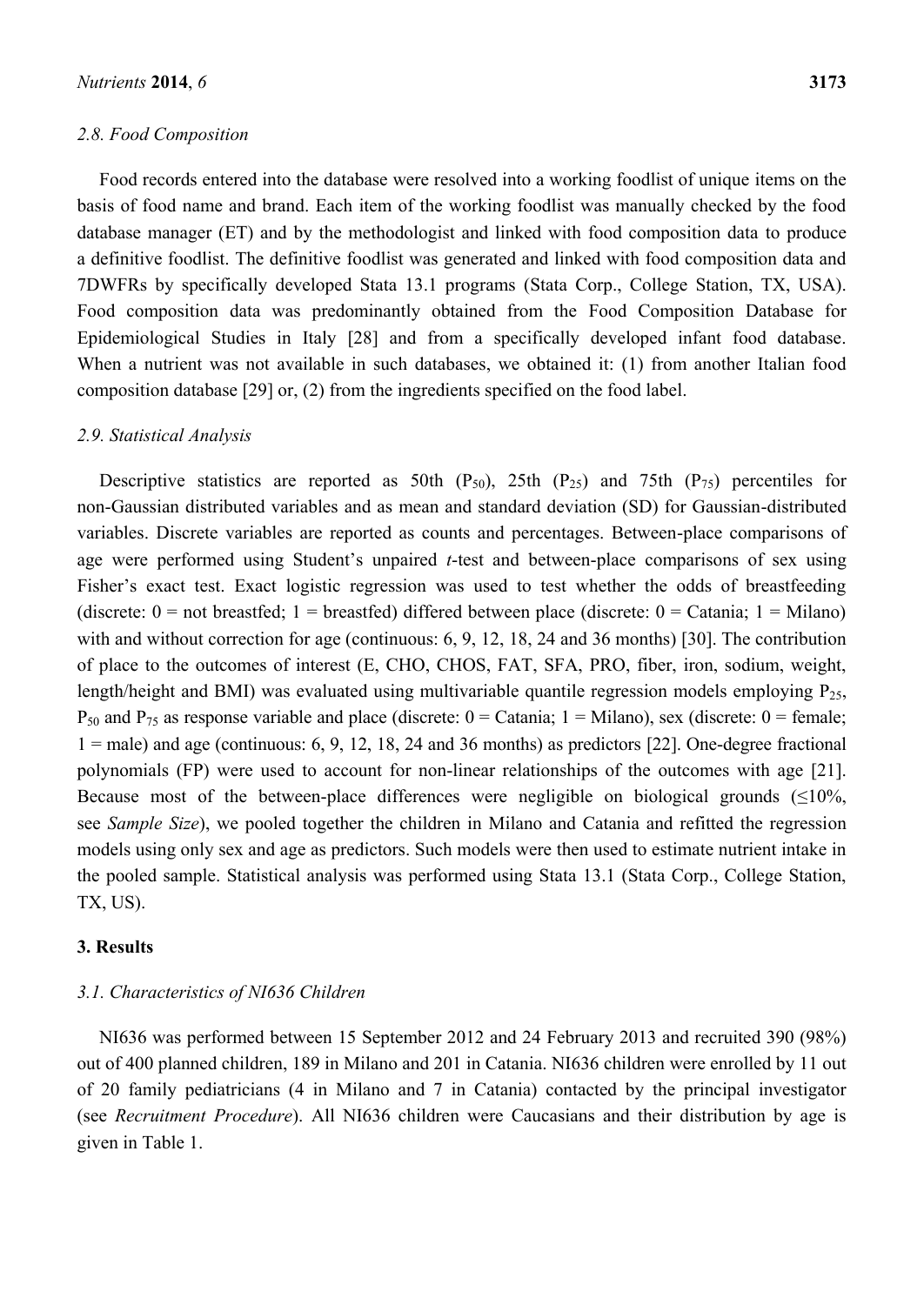| Variable                           | Milano $(\%)$    | Catania (%)      |
|------------------------------------|------------------|------------------|
| Age class                          |                  |                  |
| 6 months                           | 20               | 13               |
| 9 months                           | 13               | 18               |
| 12 months                          | 16               | 22               |
| 18 months                          | 16               | 18               |
| 24 months                          | 17               | 16               |
| 36 months                          | 18               | 13               |
| School degree-fathers <sup>a</sup> |                  |                  |
| Elementary                         | $\boldsymbol{0}$ | 3                |
| Middle                             | 13               | 39               |
| High                               | 43               | 43               |
| University                         | 44               | 15               |
| School degree—mothers <sup>b</sup> |                  |                  |
| Elementary                         | 0                | 1                |
| Middle                             | 7                | 35               |
| High                               | 38               | 39               |
| University                         | 55               | 25               |
| Profession-fathers <sup>b</sup>    |                  |                  |
| Unemployed                         | 1                | 7                |
| Employed                           | 64               | 60               |
| Freelance                          | 35               | 32               |
| Retired                            | $\boldsymbol{0}$ | $\mathbf{1}$     |
| Profession-mothers                 |                  |                  |
| Unemployed                         | 10               | 61               |
| Employed                           | 74               | 30               |
| Freelance                          | 16               | 9                |
| Retired                            | $\boldsymbol{0}$ | $\boldsymbol{0}$ |
|                                    |                  |                  |
| BMI class (WHO)-fathers            | $\boldsymbol{0}$ | 1                |
| Underweight<br>Normal              | 57               | 38               |
| Overweight                         |                  | 44               |
|                                    | 35               |                  |
| Obesity class 1                    | 7                | 15               |
| Obesity class 2                    | 1                | $\mathbf{1}$     |
| Obesity class 3                    | $\boldsymbol{0}$ | $\mathbf{1}$     |
| BMI class (WHO)—mothers            |                  |                  |
| Underweight                        | 9                | 6                |
| Normal weight                      | 75               | 65               |
| Overweight                         | 13               | 21               |
| Obesity class 1                    | 2                | 7                |
| Obesity class 2                    | $\boldsymbol{0}$ | $\boldsymbol{0}$ |
| Obesity class 3                    | $\mathbf{1}$     | $\mathbf{1}$     |
| Physical activity-fathers          |                  |                  |
| None                               | 53               | 72               |
| Light                              | 16               | 12               |
| Moderate                           | 28               | 12               |
| Heavy                              | $\mathfrak{Z}$   | $\overline{4}$   |

**Table 1.** Within-place distribution of age and family characteristics of NI636 children.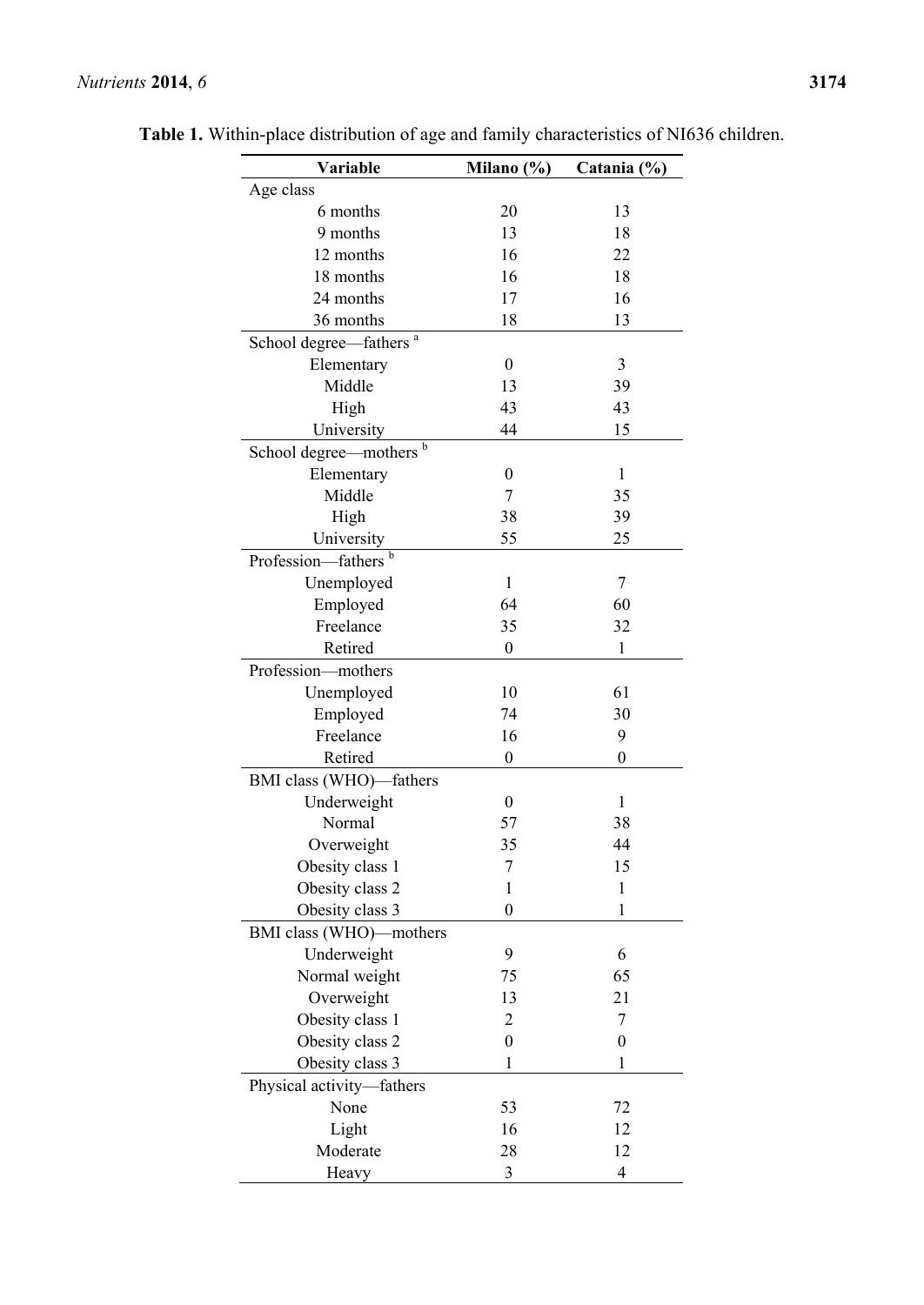|                                        | Milano $(\% )$ | Catania (%) |
|----------------------------------------|----------------|-------------|
| Physical activity—mothers <sup>c</sup> |                |             |
| None                                   | 73             | 87          |
| Light                                  | 13             | 9           |
| Moderate                               | 13             | 4           |
| Heavy                                  |                |             |
| Cigarette smoking—fathers              |                |             |
| No                                     | 69             | 57          |
| Yes                                    | 31             | 43          |
| Cigarette smoking—mothers              |                |             |
| N <sub>0</sub>                         | 82             | 77          |
| Yes                                    | 18             | 23          |

**Table 1.** *Cont.*

 $a-c$ : Not available for 2, 1 and 3 parents. The entries in each column sum to 100%. WHO = World Health Organization.

The within-age between-pediatrician distribution of NI636 children is given in Table A1 of the Appendix. The mean (SD) age was 17 (9) months in Milano and 17 (10) months in Catania ( $p = 0.3$ , unpaired Student's *t*-test). Males made up 50% of the sample in Milano and 49% in Catania (*p* = 1.0, Fisher's exact test).

A total of 81 children (21%) were being breastfed, 42 in Milano and 39 in Catania. The frequency of breastfeeding was 43%, 30%, 16%, 9%, 1% and 1% at 6, 9, 12, 18, 24 and 36 months, respectively. The odds of being breastfed were similar in Milano and Catania with (odds ratio  $(OR) = 1.2$ , exact 95% confidence interval (CI) 0.7 to 2.0, exact  $p = 0.6$ ) and without correction for age (OR = 1.2, exact 95% CI 0.7 to 2.2, exact  $p = 0.5$ ). No child was exclusively breastfed, *i.e.*, breastfed without any additional food, drink or water [31].

Ten percent of children in Catania and 51% in Milano were eating their lunch at the kindergarten from Monday to Friday. One percent of children in Catania and 27% in Milano were practicing structured exercise, mostly in water (100% in Catania and 80% in Milano). All children in Milano and 92% in Catania practiced such structured exercise once a week.

### *3.2. Characteristics of the Parents of NI636 Children*

The characteristics of the parents of NI636 children are given in Table 1. In line with the available epidemiological studies in Italy, parents in Milano had higher school degrees than those in Catania. The number of freelance fathers was similar in Milano and Catania (35% *vs.* 32%) but there were more freelance mothers in Milano than in Catania (16% *vs.* 9%). A similar number of freelance mothers were caring for 6-month infants in Milano and Catania (19% *vs.* 16%). The higher frequency of overweight and obesity and the correspondingly lower physical activity in Catania was expected on the basis of the available epidemiological studies [17]. There was a higher number of smoking parents in Catania than in Milano but the difference was lower among mothers. The median pre-pregnancy weight (59 *vs.* 58 kg) and the median weight increase during pregnancy (12 *vs.* 12 kg) were similar in Milano and Catania.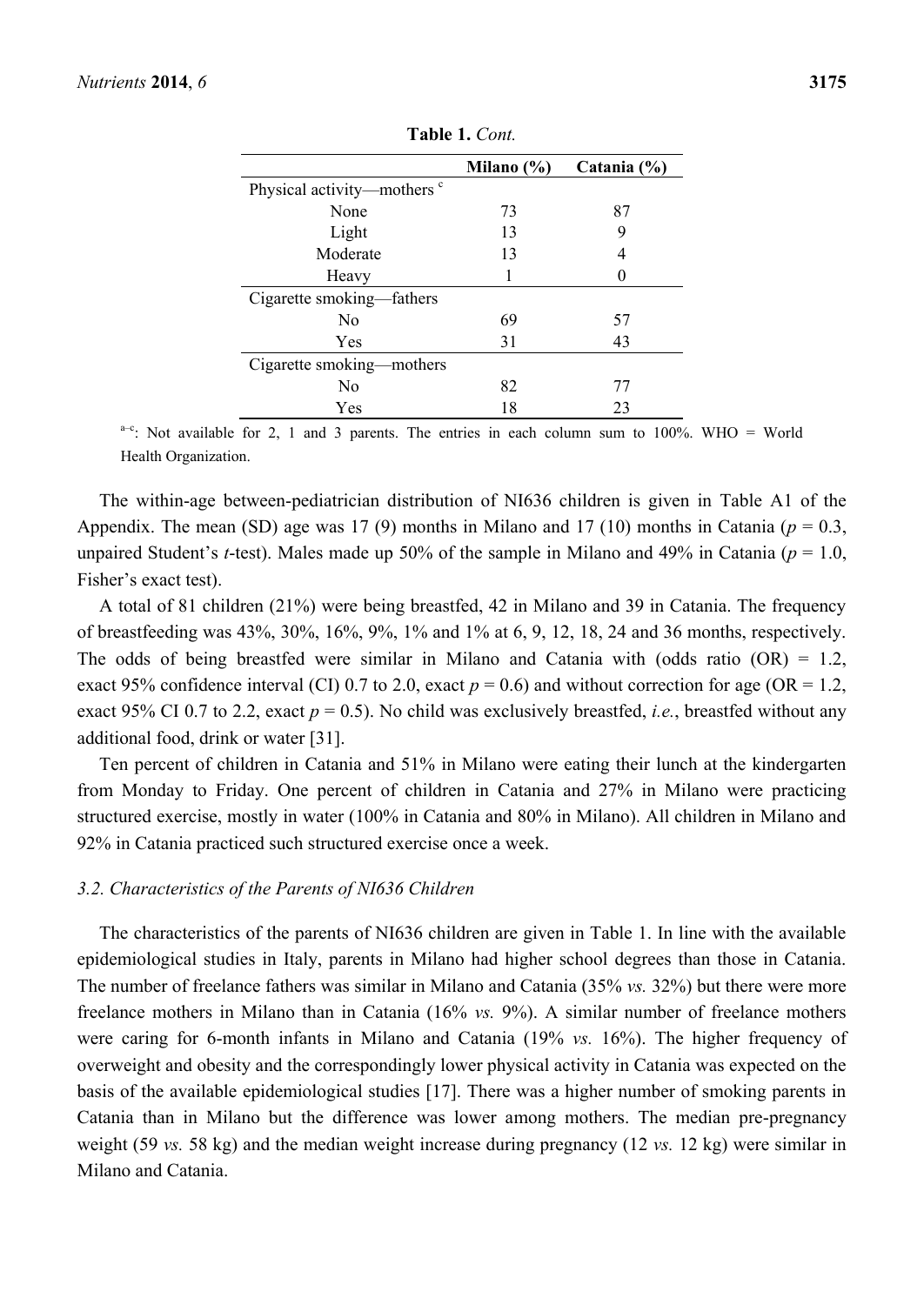### *3.3. Effect of Place on the Anthropometry of NI636 Children*

There was no statistically significant between-place difference in any anthropometric dimension except for the P<sub>75</sub> of length (quantile regression models not shown). However, this difference (−1.0 cm for Milano *vs.* Catania, *p* < 0.05) is clearly negligible on biological grounds as it amounts to 1% of the corresponding percentile.

### *3.4. Effect of Place on the Energy and Nutrient Intake of NI636 Children*

The between-place differences in the  $P_{25}$ ,  $P_{50}$  and  $P_{75}$  of energy and nutrient intake are given in Table 2.

| <b>Nutrient</b>                      | $\Delta P_{50}$ | $\Delta P_{25}$ | $\Delta P_{75}$ |
|--------------------------------------|-----------------|-----------------|-----------------|
| $E$ (kcal)                           | $-17(-2%)$      | $-20(-3%)$      | $-2(0\%)$       |
| E (kcal·kg·weight <sup>-1</sup> )    | $-3(-4%)$       | 2(3%)           | $-7(-8%)$       |
| CHO $(%$ (% E)                       | $-4 * (-7%)$    | $-3 * (-6\%)$   | $-3 * (-5\%)$   |
| CHOS (% CHO)                         | $-3 * (-8\%)$   | $-1$ (-3%)      | $-1$ (-2%)      |
| FAT $(\% E)$                         | $2*(6%)$        | $3*(10\%)$      | $2*(6%)$        |
| $SFA$ (% FAT)                        | 1(3%)           | 1(3%)           | $-1$ ( $-3\%$ ) |
| PRO (% E)                            | $1*(7%)$        | $1*(8%)$        | $1*(6%)$        |
| PRO $(g \cdot kg \cdot weight^{-1})$ | 0.2(7%)         | $0.2(10\%)$     | 0.1(3%)         |
| Sodium (mg)                          | $-17(-2%)$      | 17(6%)          | $6(1\%)$        |
| Iron $(mg)$                          | $-1.4*(-27%)$   | $-0.5*(-15%)$   | $-2.0*(-29%)$   |
| Fiber $(g)$                          | $1.1 * (16\%)$  | $0.8 * (15%)$   | $1.6 * (18\%)$  |

**Table 2.** Difference in daily energy and nutrient intake between Milano and Catania.

\* *p* < 0.05 for Milano *vs.* Catania. Values are point estimates from multivariable quantile regression using age, sex and place as predictors (see *Statistical analysis*). The value between parentheses is obtained by dividing the point estimate by the median value of the corresponding intake in the pooled sample and is considered biologically relevant when greater than 10% (see *Sample Size*). Abbreviations: CHO = carbohydrates; CHOS = simple carbohydrates;  $\Delta P_{25}$ = difference in the 25th percentile between Milano and Catania;  $\Delta P_{50}$  = difference in the 50th percentile between Milano and Catania;  $\Delta P_{75}$  = difference in the 75th percentile between Milano and Catania;  $E =$  energy;  $FAT =$  fats;  $PRO =$  proteins;  $SFA =$  saturated fatty acids.

The median daily energy intake, *i.e.*, the main outcome, was −17 (95% CI −67 to 32) kcal lower in Milano than in Catania, well below the value that we considered biologically relevant, *i.e.*, 100 kcal (see *Sample Size*). This finding is coherent with the similar anthropometric status (see *Effect of Place on the Anthropometry of NI636 Children*), as anthropometry is a long-term indicator of energy balance [27]. According to our pre-specified threshold of 10% (see *Sample Size*), only the differences in iron intake ( $-27\%$  at P<sub>50</sub> in Milano) and fiber intake (+16% at P<sub>50</sub> in Milano) could be considered biologically relevant. Interestingly, the differences detected at  $P_{25}$  and  $P_{75}$  were consistent with those detected at  $P_{50}$ .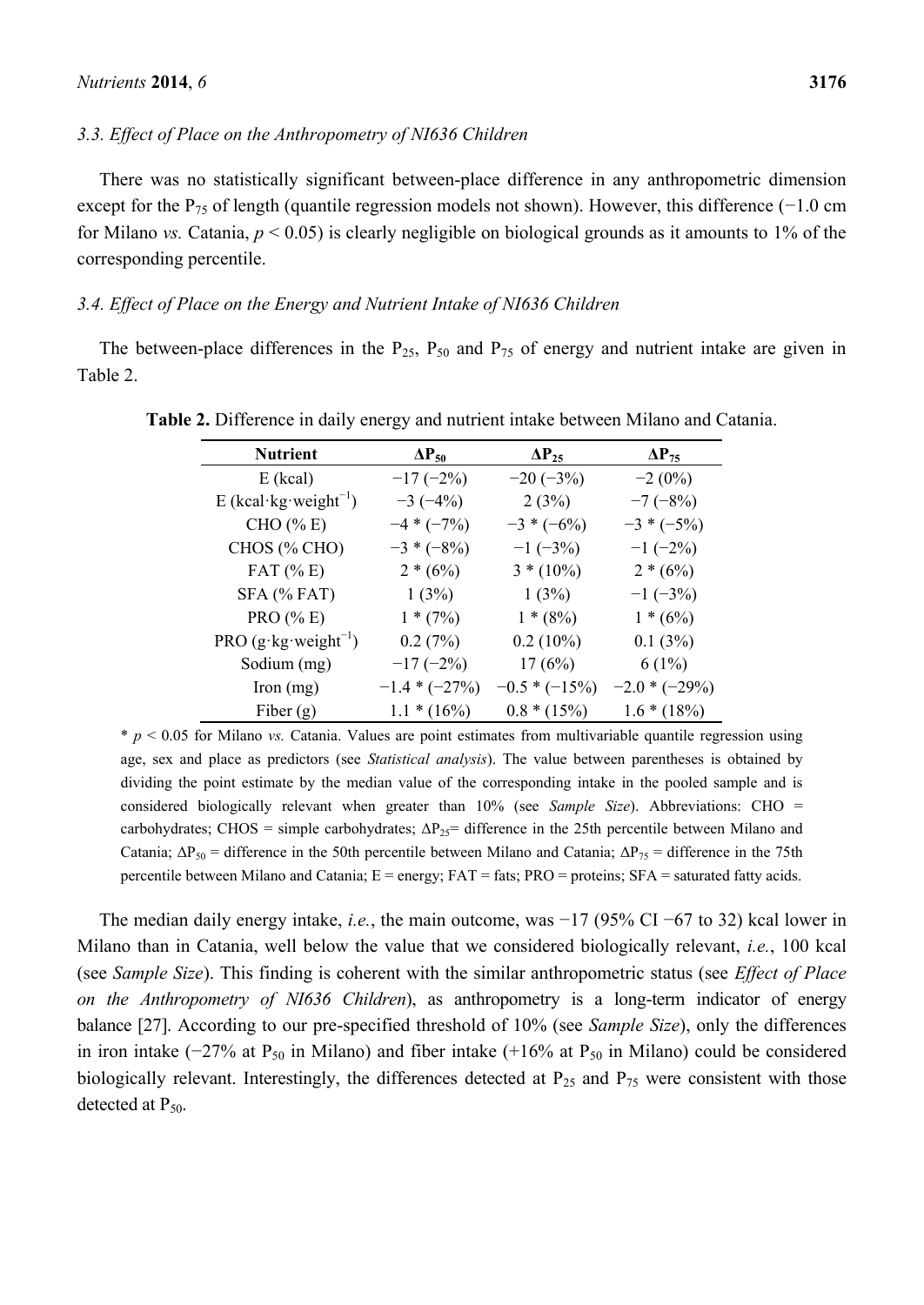### *3.5. Effect of Place on the Energy and Nutrient Intake of NI636 Children*

Due to the fact that it was only the amount of fiber and iron that differed in a biologically relevant way between Milano and Catania and there was no effect of place on anthropometry (see *Effect of Place on the Anthropometry of NI636 Children*), we removed place from the predictors of the quantile regression models and developed percentiles only on the basis of age and sex (quantile regression models not shown). Tables 3–8 report the percentiles of anthropometry and nutrient intake estimated by applying such models.

Table 8 contrasts the nutrient intake of all the NI636 children with the Italian reference values [32].

|           |                             | Weight (kg) $(n = 390)$ |            |          | Weight (SDS) $(n = 390)$ |          |          | Length (cm) $(n = 268)$ |            |            | Length (SDS) $(n = 268)$ |          |          |
|-----------|-----------------------------|-------------------------|------------|----------|--------------------------|----------|----------|-------------------------|------------|------------|--------------------------|----------|----------|
|           | Anthropometry<br>$P_{50}$ * |                         | $P_{25}$ * | $P_{75}$ | $P_{50}$                 | $P_{25}$ | $P_{75}$ | $P_{50}$ *              | $P_{25}$ * | $P_{75}$ * | $P_{50}$                 | $P_{25}$ | $P_{75}$ |
| F         | 6 mo                        | 7.6                     | 7.0        | 8.3      | 0.38                     | $-0.35$  | 1.05     | 67.5                    | 64.9       | 68.9       | 0.34                     | $-0.70$  | 1.37     |
| M         | $6 \text{ mo}$              | 8.0                     | 7.5        | 8.6      | 0.18                     | $-0.48$  | 0.78     | 68.5                    | 67.0       | 70.0       | 0.16                     | $-0.53$  | 1.05     |
| F         | 9 mo                        | 8.6                     | 7.9        | 9.4      | 0.37                     | $-0.33$  | 1.04     | 71.0                    | 68.5       | 73.2       | 0.31                     | $-0.69$  | 1.25     |
| M         | 9 <sub>mo</sub>             | 9.0                     | 8.4        | 9.7      | 0.17                     | $-0.47$  | 0.78     | 72.0                    | 70.6       | 74.3       | 0.13                     | $-0.52$  | 0.93     |
| F         | $12 \text{ mo}$             | 9.4                     | 8.7        | 10.3     | 0.35                     | $-0.32$  | 1.04     | 74.5                    | 72.1       | 76.9       | 0.28                     | $-0.68$  | 1.13     |
| M         | $12 \text{ mo}$             | 9.8                     | 9.2        | 10.6     | 0.15                     | $-0.45$  | 0.78     | 75.5                    | 74.2       | 78.0       | 0.10                     | $-0.51$  | 0.81     |
| F         | $18 \text{ mo}$             | 10.9                    | 10.0       | 11.9     | 0.33                     | $-0.29$  | 1.04     | 81.5                    | 79.2       | 83.0       | 0.22                     | $-0.67$  | 0.89     |
| M         | $18 \text{ mo}$             | 11.3                    | 10.5       | 12.1     | 0.13                     | $-0.43$  | 0.78     | 82.5                    | 81.3       | 84.1       | 0.04                     | $-0.50$  | 0.57     |
| ${\bf F}$ | $24 \text{ mo}$             | 12.0                    | 11.1       | 13.1     | 0.30                     | $-0.27$  | 1.04     | $\blacksquare$          | -          | ٠          |                          | ٠        |          |
| M         | $24 \text{ mo}$             | 12.4                    | 11.6       | 13.4     | 0.10                     | $-0.40$  | 0.77     | ٠                       | -          |            |                          |          |          |
| F         | 36 mo                       | 14.0                    | 12.9       | 15.3     | 0.25                     | $-0.22$  | 1.03     |                         |            |            |                          |          |          |
| M         | 36 mo                       | 14.4                    | 13.4       | 15.6     | 0.05                     | $-0.35$  | 0.77     |                         |            |            |                          |          |          |

**Table 3.** Percentiles of weight and length in the pooled sample of NI636 children.

\* *p* < 0.05 for sex. Values are point estimates from multivariable quantile regression using age and sex as predictors (see *Statistical Analysis*). Abbreviations: F = females; M = males; mo = month; P<sub>25</sub> = 25th percentile; P<sub>50</sub> = 50th percentile; P<sub>75</sub> = 75th percentile; SDS = standard deviation scores.

| Table 4. Percentiles of height and body mass index in the pooled sample of NI636 children. |  |  |  |
|--------------------------------------------------------------------------------------------|--|--|--|
|--------------------------------------------------------------------------------------------|--|--|--|

| Anthropometry |                 | Height (cm) $(n = 122)$ |          |          | Height (SDS) $(n = 122)$ |          |                          | <b>BMI</b> (kg/m <sup>2</sup> ) ( <i>n</i> = 390) |          |          | <b>BMI</b> (SDS) $(n = 390)$ |          |          |
|---------------|-----------------|-------------------------|----------|----------|--------------------------|----------|--------------------------|---------------------------------------------------|----------|----------|------------------------------|----------|----------|
|               |                 | $P_{50}$                | $P_{25}$ | $P_{75}$ | $P_{50}$                 | $P_{25}$ | $P_{75}$                 | $P_{50}$                                          | $P_{25}$ | $P_{75}$ | $P_{50}$                     | $P_{25}$ | $P_{75}$ |
| F             | 6 mo            |                         |          |          |                          |          | -                        | 17.1                                              | 16.0     | 18.1     | 0.23                         | $-0.82$  | 0.89     |
| M             | 6 mo            |                         |          |          |                          |          | $\overline{\phantom{0}}$ | 17.3                                              | 16.1     | 18.2     | 0.11                         | $-1.06$  | 0.76     |
| F             | 9 <sub>mo</sub> |                         |          |          |                          |          | $\overline{\phantom{0}}$ | 17.0                                              | 15.9     | 17.9     | 0.23                         | $-0.48$  | 0.88     |
| M             | 9 <sub>mo</sub> |                         |          |          |                          |          | $\overline{\phantom{0}}$ | 17.1                                              | 16.0     | 18.0     | 0.11                         | $-0.71$  | 0.76     |
| F             | $12 \text{ mo}$ |                         |          |          |                          |          | $\overline{\phantom{0}}$ | 16.8                                              | 15.8     | 17.7     | 0.23                         | $-0.36$  | 0.87     |
| M             | $12 \text{ mo}$ |                         |          |          |                          |          | -                        | 16.9                                              | 15.9     | 17.8     | 0.11                         | $-0.60$  | 0.75     |
| F             | $18 \text{ mo}$ |                         |          |          |                          |          | $\overline{\phantom{0}}$ | 16.5                                              | 15.6     | 17.3     | 0.23                         | $-0.27$  | 0.86     |
| M             | $18 \text{ mo}$ |                         |          |          |                          |          |                          | 16.6                                              | 15.6     | 17.4     | 0.11                         | $-0.51$  | 0.74     |
| F             | $24 \text{ mo}$ | 87.2                    | 84.9     | 90.0     | 0.41                     | $-0.40$  | 1.19                     | 16.1                                              | 15.3     | 17.0     | 0.23                         | $-0.25$  | 0.85     |
| M             | $24 \text{ mo}$ | 88.0                    | 86.4     | 91.0     | 0.22                     | $-0.27$  | 1.15                     | 16.3                                              | 15.4     | 17.1     | 0.11                         | $-0.48$  | 0.73     |
| F             | $36 \text{ mo}$ | 95.0                    | 91.8     | 98.0     | 0.05                     | $-0.81$  | 0.82                     | 15.5                                              | 14.9     | 16.2     | 0.23                         | $-0.22$  | 0.83     |
| М             | $36 \text{ mo}$ | 95.8                    | 93.3     | 99.0     | $-0.14$                  | $-0.68$  | 0.78                     | 15.6                                              | 14.9     | 16.3     | 0.11                         | $-0.46$  | 0.71     |

 $p > 0.05$  for sex at all percentiles. Values are point estimates from multivariable quantile regression using age and sex as predictors (see *Statistical Analysis*). Abbreviations: BMI = body mass index; F = females; M = males; mo = month;  $P_{25}$  = 25th percentile;  $P_{50}$  = 50th percentile;  $P_{75}$  = 75th percentile; SDS = standard deviation scores.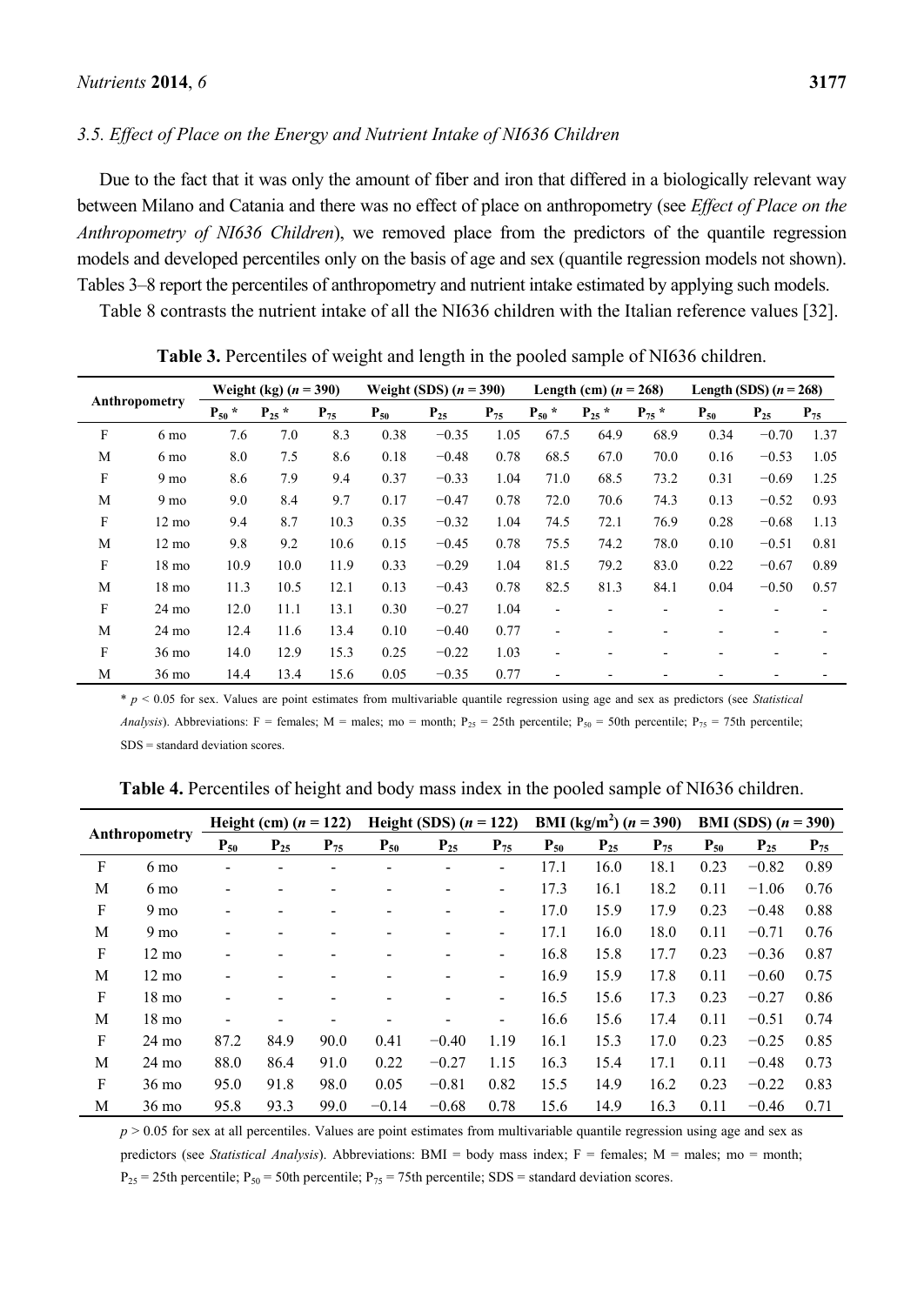| <b>Nutrients</b> |                 | E (Kcal) $(n = 390)$ |            | E (Kcal·kg·weight <sup>-1</sup> ) ( $n = 390$ ) |          |          | CHO (% E) $(n = 390)$ |          |          | CHOS (% CHO) $(n = 390)$ |          |          |          |
|------------------|-----------------|----------------------|------------|-------------------------------------------------|----------|----------|-----------------------|----------|----------|--------------------------|----------|----------|----------|
|                  |                 | $\ast$<br>$P_{50}$   | $P_{25}$ * | $P_{75}$ *                                      | $P_{50}$ | $P_{25}$ | $P_{75}$              | $P_{50}$ | $P_{25}$ | $P_{75}$                 | $P_{50}$ | $P_{25}$ | $P_{75}$ |
| F                | 6 mo            | 354                  | 213        | 472                                             | 48       | 30       | 75                    | 57       | 52       | 61                       | 39       | 25       | 48       |
| M                | 6 mo            | 419                  | 289        | 545                                             | 51       | 37       | 74                    | 57       | 52       | 62                       | 42       | 27       | 49       |
| F                | 9 mo            | 600                  | 460        | 776                                             | 69       | 54       | 88                    | 56       | 52       | 60                       | 39       | 31       | 48       |
| M                | 9 <sub>mo</sub> | 665                  | 536        | 849                                             | 72       | 60       | 87                    | 56       | 52       | 61                       | 42       | 33       | 48       |
| F                | $12 \text{ mo}$ | 747                  | 608        | 928                                             | 76       | 62       | 93                    | 56       | 52       | 60                       | 39       | 33       | 48       |
| M                | $12 \text{ mo}$ | 812                  | 684        | 1001                                            | 79       | 69       | 92                    | 56       | 52       | 60                       | 42       | 35       | 48       |
| F                | 18 mo           | 921                  | 783        | 1080                                            | 81       | 68       | 96                    | 55       | 51       | 58                       | 39       | 34       | 47       |
| M                | $18 \text{ mo}$ | 986                  | 859        | 1153                                            | 84       | 74       | 95                    | 55       | 51       | 58                       | 42       | 36       | 47       |
| F                | 24 mo           | 1025                 | 887        | 1156                                            | 83       | 70       | 97                    | 54       | 50       | 56                       | 39       | 35       | 46       |
| M                | 24 mo           | 1090                 | 963        | 1229                                            | 86       | 77       | 96                    | 54       | 50       | 57                       | 42       | 37       | 46       |
| F                | 36 mo           | 1148                 | 1011       | 1232                                            | 84       | 71       | 98                    | 52       | 48       | 54                       | 39       | 35       | 44       |
| М                | 36 mo           | 1213                 | 1087       | 1305                                            | 87       | 78       | 97                    | 52       | 48       | 54                       | 42       | 37       | 44       |

**Table 5.** Percentiles of energy and carbohydrate intake in the pooled sample of NI636 children.

\* *p* < 0.05 for sex. Values are point estimates from multivariable quantile regression using age and sex as predictors (see *Statistical analysis*). Abbreviations: CHO = carbohydrates; CHOS = simple carbohydrates; E = energy; F = females; M = males; mo = month;  $P_{25}$  = 25th percentile;  $P_{50}$  = 50th percentile;  $P_{75}$  = 75th percentile.

| <b>Nutrients</b> |                 | SFA (% FAT) $(n = 390)$<br>FAT $(\% E)$ $(n = 390)$ |          |          |          |          | PRO $(\% E)(n=390)$ |          |          | PRO $(g \cdot kg \cdot Weight^{-1})$ $(n = 390)$ |          |          |          |
|------------------|-----------------|-----------------------------------------------------|----------|----------|----------|----------|---------------------|----------|----------|--------------------------------------------------|----------|----------|----------|
|                  |                 | $P_{50}$                                            | $P_{25}$ | $P_{75}$ | $P_{50}$ | $P_{25}$ | $P_{75}$            | $P_{50}$ | $P_{25}$ | $P_{75}$ *                                       | $P_{50}$ | $P_{25}$ | $P_{75}$ |
| F                | 6 mo            | 30                                                  | 27       | 36       | 30       | 26       | 34                  | 11       | 9        | 12                                               | 1.2      | 0.7      | 1.9      |
| M                | 6 <sub>mo</sub> | 30                                                  | 27       | 36       | 31       | 26       | 35                  | 11       | 10       | 13                                               | 1.4      | 0.9      | 2.1      |
| F                | 9 <sub>mo</sub> | 30                                                  | 27       | 35       | 34       | 30       | 37                  | 13       | 11       | 14                                               | 2.3      | 1.8      | 2.9      |
| M                | 9 <sub>mo</sub> | 30                                                  | 27       | 35       | 35       | 30       | 39                  | 13       | 12       | 15                                               | 2.5      | 2.0      | 3.1      |
| F                | $12 \text{ mo}$ | 30                                                  | 27       | 34       | 35       | 33       | 39                  | 14       | 12       | 15                                               | 2.7      | 2.2      | 3.3      |
| M                | $12 \text{ mo}$ | 30                                                  | 27       | 34       | 37       | 32       | 40                  | 14       | 12       | 16                                               | 2.9      | 2.4      | 3.4      |
| F                | $18 \text{ mo}$ | 31                                                  | 28       | 34       | 37       | 35       | 41                  | 15       | 13       | 16                                               | 3.0      | 2.5      | 3.5      |
| M                | 18 mo           | 31                                                  | 28       | 34       | 39       | 34       | 42                  | 15       | 14       | 17                                               | 3.2      | 2.7      | 3.7      |
| F                | $24 \text{ mo}$ | 32                                                  | 29       | 34       | 38       | 36       | 42                  | 16       | 14       | 16                                               | 3.1      | 2.6      | 3.6      |
| M                | $24 \text{ mo}$ | 32                                                  | 29       | 34       | 40       | 36       | 43                  | 16       | 14       | 18                                               | 3.3      | 2.8      | 3.7      |
| F                | $36 \text{ mo}$ | 33                                                  | 30       | 34       | 39       | 37       | 42                  | 16       | 14       | 17                                               | 3.1      | 2.7      | 3.7      |
| М                | 36 mo           | 33                                                  | 30       | 34       | 40       | 37       | 44                  | 16       | 14       | 18                                               | 3.3      | 2.9      | 3.8      |

**Table 6.** Percentiles of fat and protein intake in the pooled sample of NI636 children.

\* *p* < 0.05 for sex. Values are point estimates from multivariable quantile regression using age and sex as predictors (see *Statistical* 

*analysis*). Abbreviations: E = energy; F = females; FAT = fats; M = males; mo = month; P<sub>25</sub> = 25th percentile; P<sub>50</sub> = 50th percentile;  $P_{75}$  = 75th percentile; PRO = proteins; SFA = saturated fatty acids.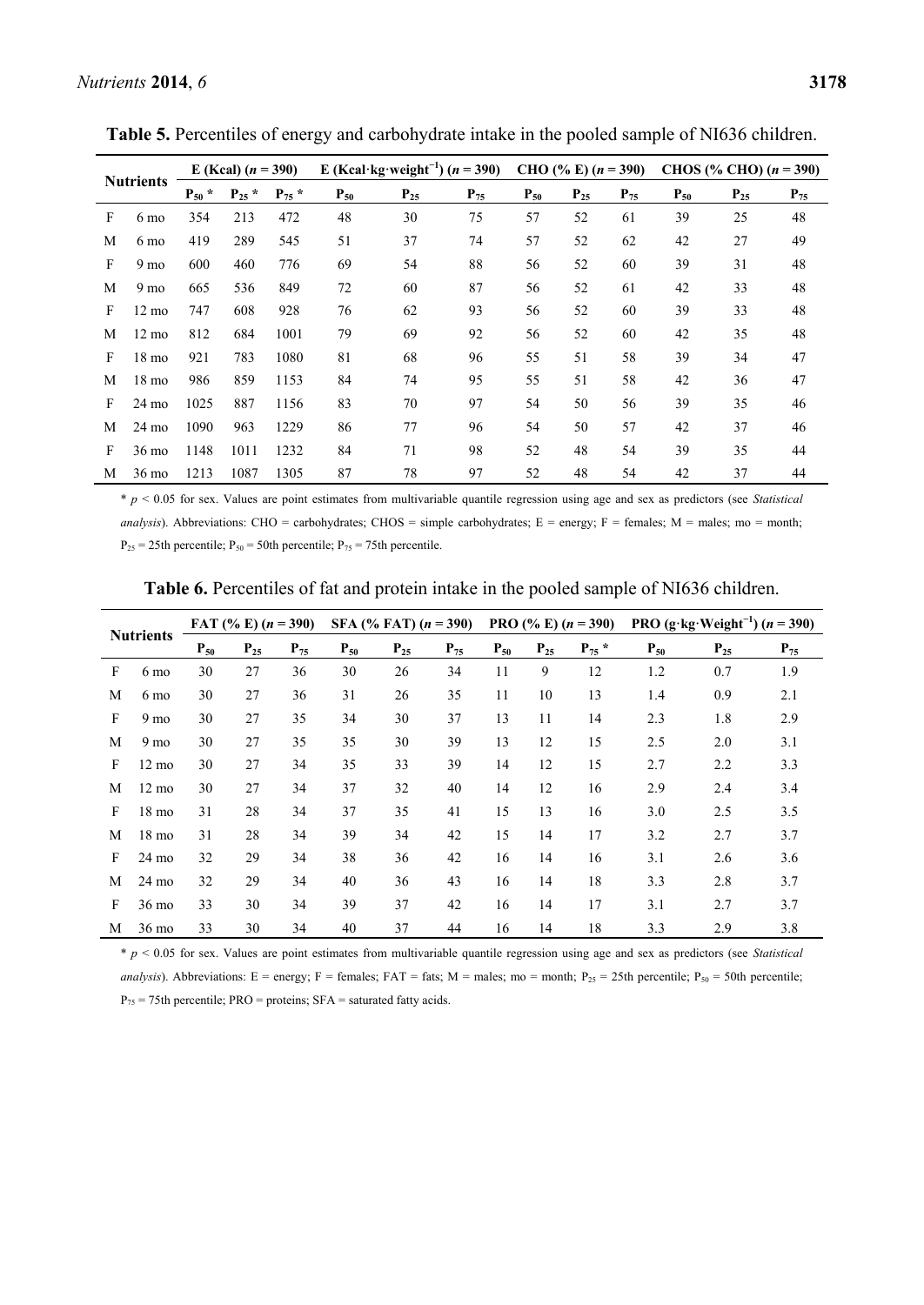|                  |                 |          | <b>Iron</b> (mg) $(n = 390)$ |          |          | Sodium (mg) $(n = 390)$ |          | Fiber (g) $(n = 390)$ |          |          |
|------------------|-----------------|----------|------------------------------|----------|----------|-------------------------|----------|-----------------------|----------|----------|
| <b>Nutrients</b> |                 | $P_{50}$ | $P_{25}$ *                   | $P_{75}$ | $P_{50}$ | $P_{25}$ *              | $P_{75}$ | $P_{50}$              | $P_{25}$ | $P_{75}$ |
| F                | 6 mo            | 1.8      | 1.2                          | 4.3      | 75       | 16                      | 157      | 3.5                   | 1.9      | 5.6      |
| M                | 6 mo            | 2.1      | 1.6                          | 4.5      | 145      | 79                      | 233      | 4.0                   | 2.3      | 6.2      |
| F                | 9 <sub>mo</sub> | 4.0      | 2.6                          | 6.1      | 360      | 247                     | 493      | 6.0                   | 4.5      | 7.4      |
| M                | 9 <sub>mo</sub> | 4.3      | 3                            | 6.3      | 431      | 310                     | 569      | 6.5                   | 4.9      | 8.0      |
| F                | $12 \text{ mo}$ | 4.8      | 3.3                          | 6.7      | 563      | 411                     | 732      | 6.9                   | 5.4      | 8.3      |
| M                | $12 \text{ mo}$ | 5.1      | 3.8                          | 6.9      | 633      | 473                     | 808      | 7.4                   | 5.8      | 8.9      |
| F                | 18 mo           | 5.4      | 4.0                          | 7.2      | 848      | 641                     | 1068     | 7.5                   | 6.1      | 9.2      |
| M                | 18 mo           | 5.7      | 4.5                          | 7.4      | 918      | 704                     | 1144     | 8.1                   | 6.5      | 9.8      |
| F                | $24 \text{ mo}$ | 5.6      | 4.4                          | 7.4      | 1050     | 805                     | 1307     | 7.8                   | 6.3      | 9.6      |
| M                | 24 mo           | 5.8      | 4.8                          | 7.6      | 1121     | 868                     | 1383     | 8.3                   | 6.7      | 10.2     |
| F                | $36 \text{ mo}$ | 5.7      | 4.8                          | 7.5      | 1336     | 1036                    | 1643     | 7.9                   | 6.5      | 10.1     |

**Table 7.** Percentiles of iron, sodium and fiber intake in the pooled sample of NI636 children.

 $* p < 0.05$  for sex. Values are point estimates from multivariable quantile regression using age and sex as predictors (see *Statistical analysis*). Abbreviations: F = females; M = males; mo = month;  $P_{25}$  = 25th percentile;  $P_{50} = 50$ th percentile;  $P_{75} = 75$ th percentile.

M 36 mo 6.0 5.2 7.7 1406 1098 1719 8.5 6.9 10.7

**Table 8.** Nutrient intake of the NI636 children compared with Italian reference values (*n* = 390).

| Reference value                                |          |                 |                 | Frequency within Age Class (%) |                 |          |
|------------------------------------------------|----------|-----------------|-----------------|--------------------------------|-----------------|----------|
|                                                | 6 mo     | 9 <sub>mo</sub> | $12 \text{ mo}$ | 18 <sub>mo</sub>               | $24 \text{ mo}$ | 36 mo    |
| $CHO < 45\%$ E (RI-LL)                         | 3        | 5               | 4               | $\overline{2}$                 | 5               | 10       |
| $CHO > 60\% \text{ E (RI-UL)}$                 | 32       | 24              | 17              | 4                              | 11              | $\theta$ |
| $CHOS < 15\%$ E (SDT)                          | 32       | 13              | 7               | 9                              | 3               | 9        |
| $FAT < 40\% \text{ E (AI)}$                    | 87       | 94              |                 |                                |                 |          |
| $FAT < 35\% (RI-LL)$                           |          |                 | 79              | 91                             | 78              | 60       |
| $FAT < 40\%$ (RI-UL)                           |          |                 | 93              | 100                            | 97              | 90       |
| $SFA < 10\%$ E (SDT)                           | 49       | 53              | 33              | 16                             | 22              | 9        |
| $PRO \ge 1.32$ g·kg·weight <sup>-1</sup> (PRI) | 54       | 84              |                 |                                |                 |          |
| $PRO \ge 1.00$ g kg weight <sup>-1</sup> (PRI) |          |                 | 100             | 100                            | 100             | 100      |
| Iron $\geq$ 11 mg (PRI)                        | $\Omega$ | $\Omega$        |                 |                                |                 |          |
| Iron $\geq 8$ mg (PRI)                         |          |                 | 28              | 21                             | 19              | 14       |
| Sodium $> 1000$ mg (UL)                        |          |                 |                 | 43                             | 66              | 79       |
| Fiber > 8.4 g kcal $E^{-1}$                    |          |                 | 52              | 38                             | 42              | 33       |

Abbreviations:  $AI = average$  intake;  $CHO = carbohydrates$ ;  $CHOS = simple carbohydrates$ ;  $E = energy$ ;  $FAT = fats$ ; LL = lower limit; mo = month;  $PRI =$  population reference intake;  $PRO =$  proteins;  $RI =$  reference intake;  $SDT$  = suggested dietary target;  $SFA$  = saturated fatty acids;  $UL$  = upper limit.

# *3.6. Effect of between-Place Breastfeeding Frequency and between-Place Age Distribution on the Nutrient Intake and Anthropometry of NI636 Children*

We fitted two additional multivariable quantile regression models to control for the potentially confounding effect of between-place breastfeeding frequency and between-place age distribution*.* Firstly, although the age-adjusted odds of breastfeeding was similar in Milano and Catania (see *Characteristics of NI636 Children*), we nonetheless tested whether there was an association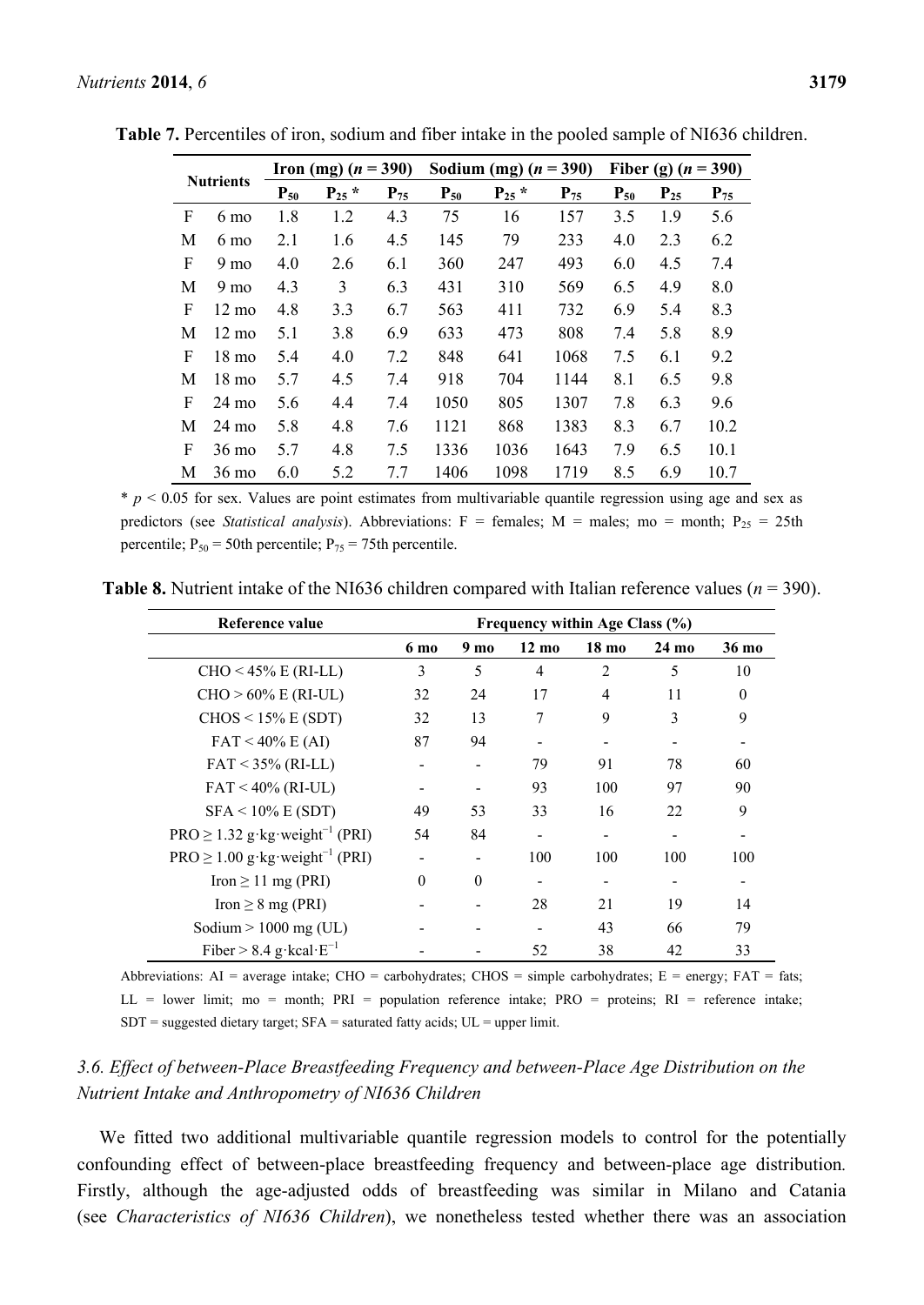between being breastfed in a given place and the outcomes of interest. To this aim, we added two covariates to the multivariable quantile regression models described under *Statistical Analysis* and reported above. Such covariates were breastfeeding (discrete:  $0 = no$ ;  $1 = yes$ ) and a breastfeedingXplace interaction (discreteXdiscrete). The main effect place (discrete:  $0 =$  Catania;  $1 =$  Milano) was already inside the models. The breastfeedingXplace interaction was not significant in all cases ( $p > 0.05$ ). Secondly, although age had a similar distribution in Milano and Catania (see *Characteristics of NI636 Children*), we nonetheless tested whether there was an association between having a given age in a given place and the outcomes of interest. To this aim, we added a covariate to the multivariable quantile regression models described under *Statistical Analysis* and reported above. Such covariate was an ageXplace (continuousXdiscrete) interaction. The main effects age (continuous: 6, 9, 12, 18, 24 and 36 months) and place (discrete:  $0 =$  Catania;  $1 =$  Milano) were already inside the models. Age inside the ageXplace interaction was modeled using the same FP selected for age outside the interaction. The ageXplace interaction was not significant in all cases ( $p > 0.05$ ).

### **4. Discussion**

### *4.1. Main Findings*

NI636 was aimed at comparing the intake of energy, macronutrients, fiber, sodium and iron and the anthropometric status of infants and toddlers living in Milano and Catania. Only the intake of iron and fiber differed in a biologically relevant way between Milano and Catania. Thus, contrarily to studies performed in convenience samples of Italian children  $\geq$  years [18,19], we did not detect an increasing north-to-south gradient of anthropometry and energy intake in the first 36 months of life. Despite the fact that anthropometry was within normal limits in most cases, NI636 children had a high intake of proteins, simple carbohydrates, saturated fatty acids and sodium, and a low intake of iron and fiber.

# *4.2. Strengths and Limitations*

NI636 is the first study to report the macro- and micro-nutrient intake of children aged <12 months using the reference 7DWFR method and one of the very few studies that have employed a weighed food record in children from the general population [5]. A recent systematic review pointed out the need for using weighed food records to obtain more accurate estimates of nutrient intake in children [5]. Although a 3DWFR has recently been used to evaluate the changes of nutrient intake in infants taking part to a RCT [15,16], the 3DWFR is not as accurate as the 7DWR in quantifying nutrient intake and there is a great need of data to be obtained from the general pediatric population [6,7].

The main limitation of NI636 is that it was performed in a convenience sample. Judging from the higher school degrees and employment rates of NI636 parents compared to the general Italian population, it appears that we have selected an economically privileged sector of the population; therefore our findings are unlikely to generalize to the whole Italian population. We wish to point out, however, that we had no intention to select a representative sample of the general Italian population and we believe that our data represents an improvement over the current available data obtained mostly through surrogate methods in samples not drawn from the general population [5]. Another limitation of NI636 is that we did not estimate nutrient intake from breast milk. This is a choice that we did after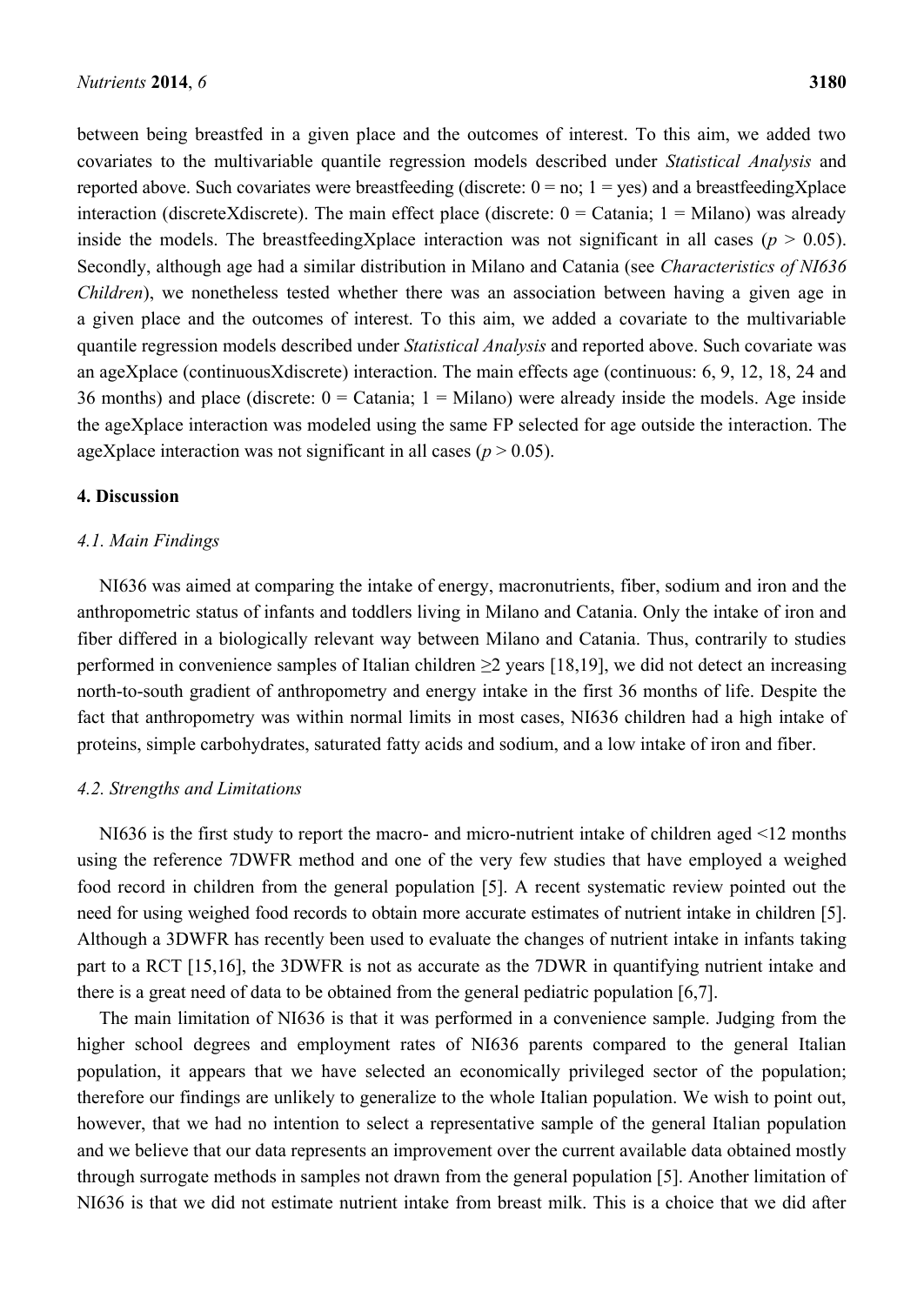having interviewed a random sample of mothers who uniformly expressed their concern for the need to regularly weigh their children before and after breastfeeding and because of the lack of reliable reference data for breast milk composition. However, we found no evidence that being breastfed in Milano *vs.* Catania had any effect on the outcomes of the study. This implies that the degree of underestimation of the nutrient intake of breastfed children will be comparable in Milano and Catania. A further limitation of NI636 is that no dietary assessment method can accurately estimate added salt in free living conditions. Thus, the sodium intake estimated by NI636 may be an underestimation of the true intake. Lastly, even if the 7DWFR is widely considered the dietary reference method [6,7], it is not without limitations [6,7,33]. For instance, more than 7 days of recording may be needed to accurately assess micronutrients [6,7]. However, the results from our data on micronutrient intake represent an improvement over existing data obtained at best with 3DWFR [5].

### *4.3. Anthropometry*

Most of the NI636 children had normal values of weight for age, length/height for age and BMI for age (Tables 3 and 4) [27]. For instance, the highest  $P_{75}$  of BMI was 0.89 SDS (6-month girls) (Table 4). Even if the energy and nutrient intake of breastfed NI636 children is underestimated because breast milk was not taken into account, the fact that median weight, length/height and BMI were within acceptable limits at all ages signals a good average nutritional status [27].

### *4.4. Proteins*

The median intake of PRO increased from 1.2 to 3.3 g⋅kg⋅weight<sup>-1</sup> from 6 to 36 months of age (Table 6). Even if the PRO intake of breastfed NI636 children is underestimated because the contribution of breast milk was not taken into account, there was a clear excess of PRO at all ages (Table 8). Observational studies have suggested that a high PRO intake may be a risk factor for later obesity and this hypothesis is currently being tested by RCTs [34]. We hope to be able to perform a follow-up study of NI636 children at about 5 to 7 years of age to test whether there is an association between PRO intake and more generally infant nutrition and later obesity [2,35].

### *4.5. Carbohydrates and Fiber*

Most NI636 children had an intake of CHO within 45% and 60% of E, *i.e.*, within the limits suggested by the Italian guidelines [32] (Table 8). Although the fraction of E contributed by CHO decreased with age (Table 5), very few children at all ages had an intake of CHOS within the recommended value of 15% [32] (Table 8). Even if the present recommendations for CHO intake in children are extrapolated from adult data [32], the STRIP RCT has shown that reducing CHOS helps lower triglycerides in children [36]. STRIP has also shown the added benefits of a fiber-rich diet on triglycerides [36]. Using the threshold of 8.4 g·1000 kcal· $E^{-1}$  suggested by the Italian guidelines, from 33% to 52% of NI636 children aged  $\geq$ 12 months had an insufficient intake of fiber [32].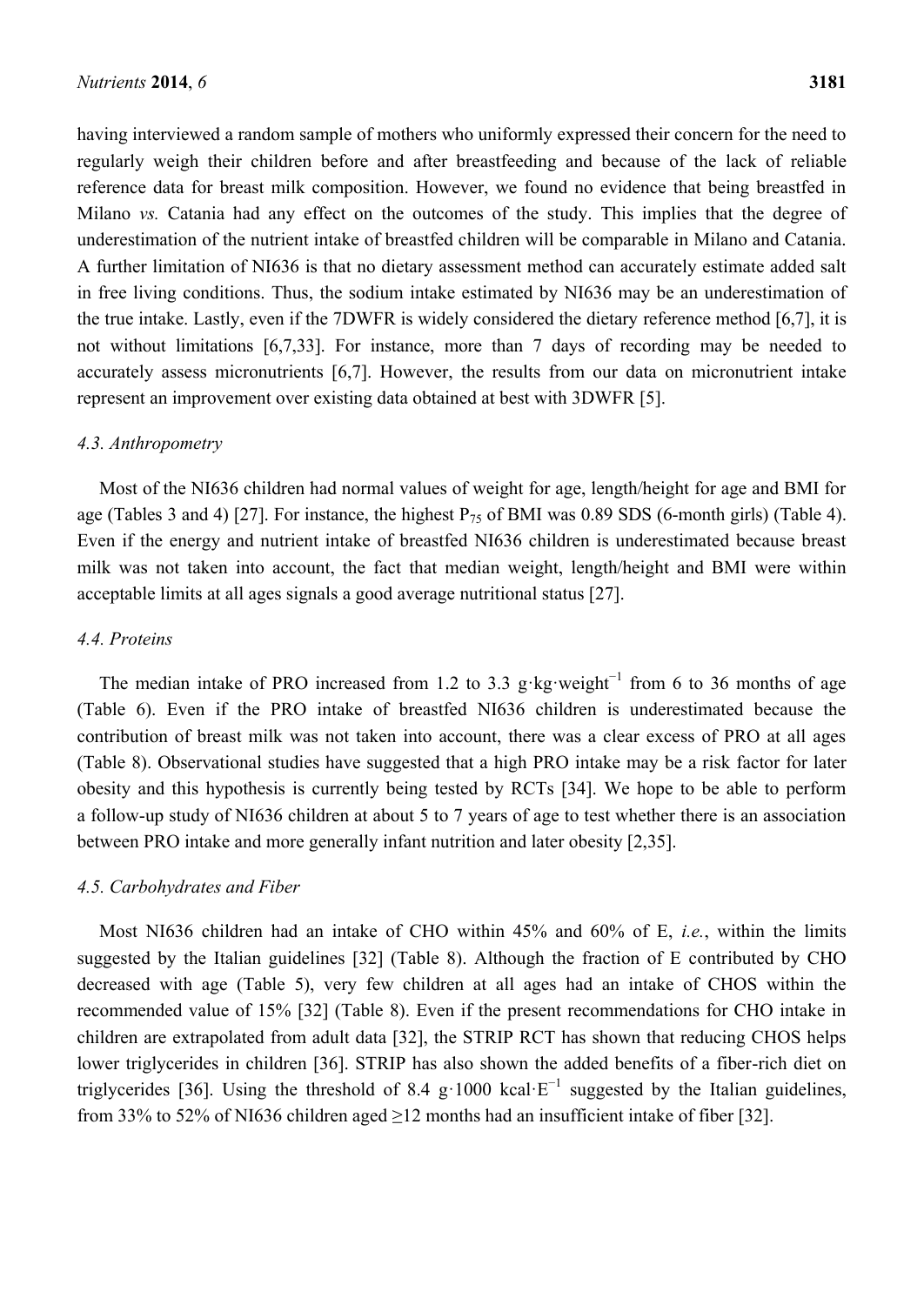### *4.6. Fats*

Despite the fact that the fraction of E contributed by FAT was nearly stable from 6 to 36 months (Table 6), there was a clear age-associated increase in SFA as percentage of FAT (Table 6) and most of the children were well above the limit of 10% of E suggested by the Italian guidelines (Table 8) [32].

### *4.7. Sodium*

Although it is agreed that sodium intake should be limited during infancy because of its possible association with later cardiovascular disease [13,14], from 43% to 79% of NI636 children aged  $\geq$ 12 months were consuming more sodium than the daily upper limit of 1000 mg defined by the Italian guidelines (Table 8) [32]. This is even more important in view of the fact that added salt may have escaped accurate quantification by the 7DWFR.

### *4.8. Iron*

Iron-deficiency is the most common cause of anemia in infants and toddlers [12] and an evaluation of iron intake performed with reference methods is especially important in the first three years of life [5]. Using the population reference intake (PRI) as cut-point, as suggested by the Italian guidelines [32], very few children had a satisfactory iron intake. PRI has the obvious limitation that a child with a physiological requirement under the 97.5th percentile of the reference distribution will be classified as nutrient-deficient. However, PRI is the metric presently suggested for population studies and, according to this metric, most of our children had un unsatisfactory intake of iron [32].

### **5. Conclusions**

NI636 is the first study to report the macro- and micro-nutrient intake of children aged <12 months using the reference 7-day weighed food record and one of the very few studies that have employed such reference method in children from the general population. NI636 showed that infants and toddlers living in Milano and Catania have a similar anthropometric status and nutrient intake with the exception of iron and fiber intake. They have a high intake of proteins, simple carbohydrates, saturated fats and sodium and a low intake of iron and fiber.

### **Acknowledgments**

Nutrintake 636 was supported by an educational grant from Mellin SPA (Milan, Italy). The sponsor had no role in the design and conduct of the study; in the collection, analysis, and interpretation of the data; or in the preparation and review of the manuscript. We are grateful to the family pediatricians who enrolled the children (S. De Carlis, A. Pedone, G. Patanè, G. Miano, R. Santomauro, A. Santangelo, G. Bottaro, L. Caltabiano, M.V. Cunietti, M.D. Centamore and E. Piacentini). We thank the Italian Association of Dietitians (ANDID) for supporting the study and helping with the selection of study dietitians. We are grateful to the informatics engineers P. Natale and E. Pulimeno for developing and maintaining the web-based application. We thank the dietitian P. Gnagnarella (European Institute of Oncology, Milan, Italy) for sharing with us her experience with food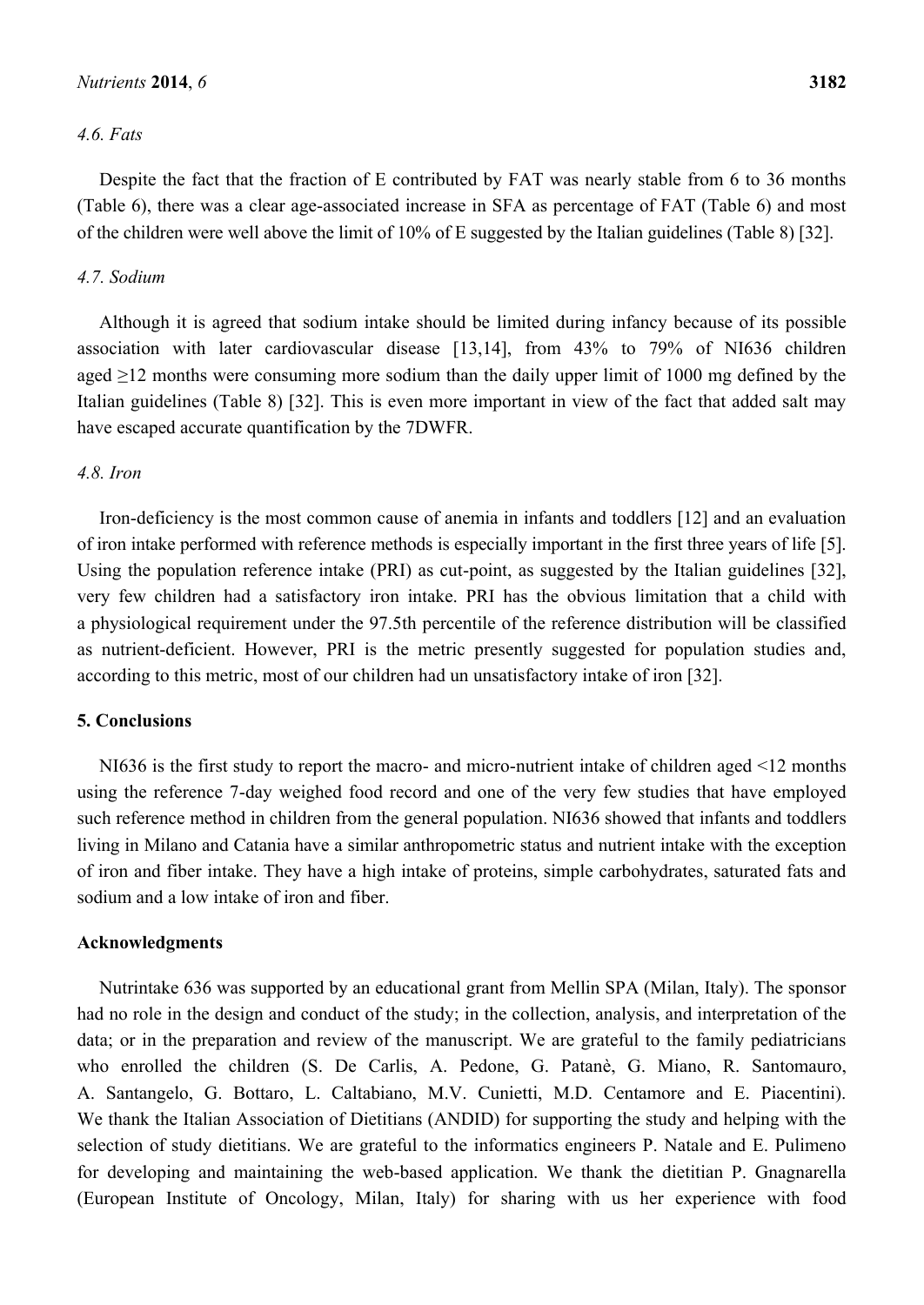composition analysis. We thank Ben Newton for revising the English text. Lastly, we are very grateful to the families of the children for their enthusiastic participation to the study.

### **Author Contributions**

G.V.Z. co-designed the study and was responsible for it; C.C., A.M., M.C.C. and G.C. performed dietary and anthropometric measurements; V.D.B., L.G. and C.A. co-designed the study; C.M. helped with data management; E.T. co-designed the study and was responsible for the food composition database; G.B. co-designed the study, performed statistical analysis and drafted the manuscript.

# **Appendix**

| Pediatrician     | 6 mo  | 9 <sub>mo</sub> | $12 \text{ mo}$ | 18 mo | 24 mo | 36 mo |
|------------------|-------|-----------------|-----------------|-------|-------|-------|
| CT1              | 16%   | $8\%$           | 9%              | 12%   | 5%    | 7%    |
| C <sub>T</sub> 2 | 11%   | 10%             | 11%             | 4%    | 5%    | $5\%$ |
| CT <sub>3</sub>  | 3%    | 11%             | 8%              | 3%    | 3%    | 3%    |
| CT4              | 5%    | 16%             | 12%             | 13%   | 19%   | 9%    |
| CT <sub>5</sub>  | $2\%$ | 3%              | 4%              | 3%    | 3%    | $5\%$ |
| C <sub>T6</sub>  | 3%    | 8%              | $8\%$           | 12%   | 9%    | 12%   |
| CT7              | 2%    | 3%              | 7%              | 7%    | 6%    | 2%    |
| MI1              | $0\%$ | $0\%$           | $0\%$           | 0%    | 5%    | 16%   |
| MI2              | 19%   | 21%             | 24%             | 27%   | 33%   | 16%   |
| M <sub>I</sub> 3 | 32%   | 16%             | 13%             | 16%   | 11%   | 24%   |
| MI4              | 8%    | 3%              | 4%              | 3%    | 2%    | 2%    |
| Total            | 100%  | 100%            | 100%            | 100%  | 100%  | 100%  |

**Table A1.** Within-age between-pediatrician distribution of NI636 children.

Values are percentages within age classes. Percentages may not total 100 because of rounding. Abbreviations:  $MI =$ Milano; CT = Catania.

# **Conflicts of Interest**

The authors declare no conflict of interest.

# **References**

- 1. Moreno, L.A.; Bel-Serrat, S.; Santaliestra-Pasías, A.M.; Rodríguez, G. Obesity prevention in children. *World Rev. Nutr. Diet.* **2013**, *106*, 119–126.
- 2. Brisbois, T.D.; Farmer, A.P.; McCargar, L.J. Early markers of adult obesity: A review. *Obes. Rev.* **2012**, *13*, 347–367.
- 3. Livingstone, M.B.E.; Robson, P.J.; Wallace, J.M.W. Issues in dietary intake assessment of children and adolescents. *Br. J. Nutr.* **2004**, *92*, S213.
- 4. Livingstone, M.B.; Robson, P.J. Measurement of dietary intake in children. *Proc. Nutr. Soc.* **2000**, *59*, 279–293.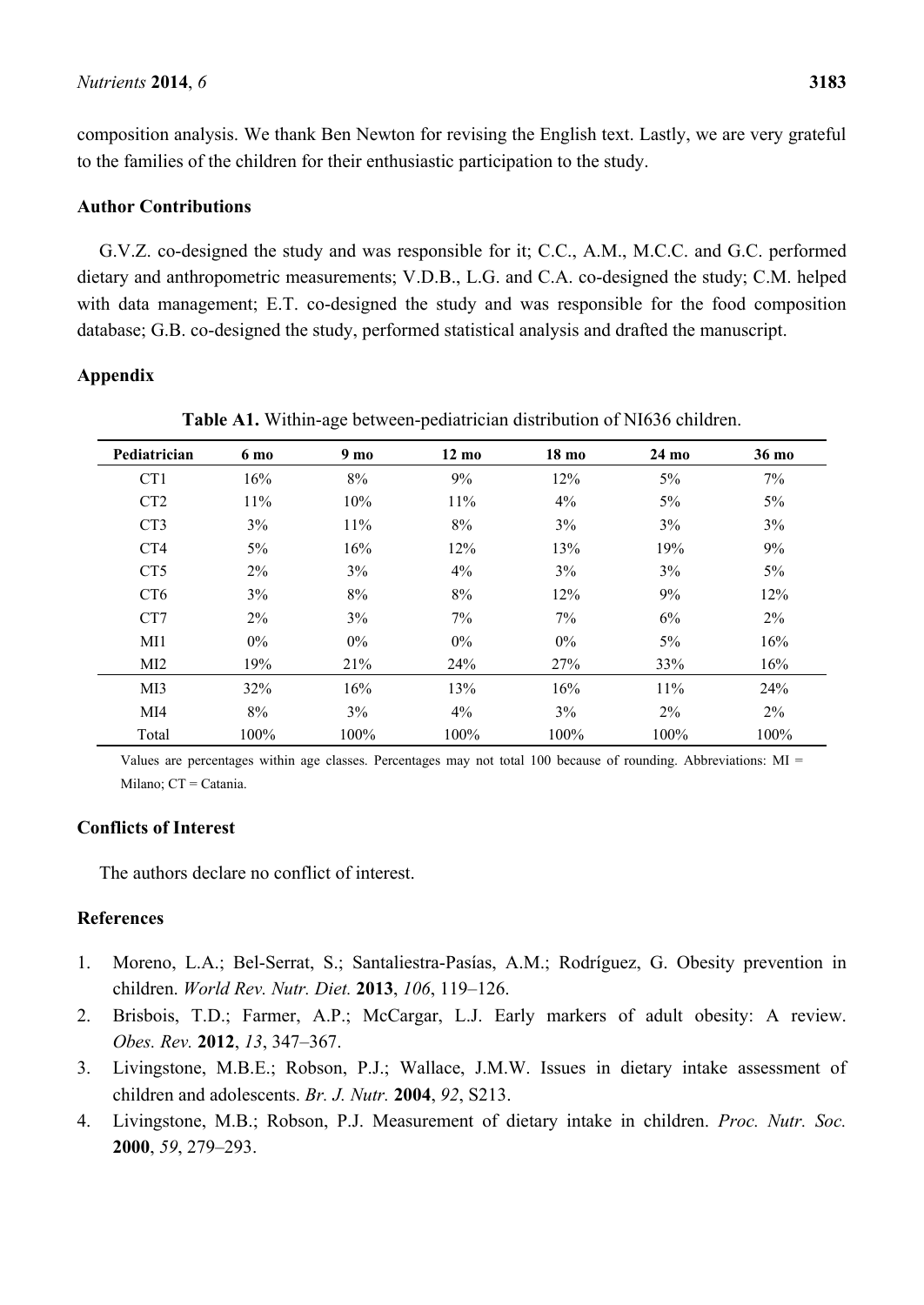- 5. Ortiz-Andrellucchi, A.; Henríquez-Sánchez, P.; Sánchez-Villegas, A.; Peña-Quintana, L.; Mendez, M.; Serra-Majem, L. Dietary assessment methods for micronutrient intake in infants, children and adolescents: A systematic review. *Br. J. Nutr.* **2009**, *102* (Suppl. 1), S87–S117.
- 6. Thompson, F.E.; Byers, T. Dietary assessment resource manual. *J. Nutr.* **1994**, *124*, 2245S–2317S.
- 7. Willett, W. *Nutritional Epidemiology*; Oxford University Press: New York, NY, USA, 1998.
- 8. Brambilla, P.; Bedogni, G.; Buongiovanni, C.; Brusoni, G.; di Mauro, G.; di Pietro, M.; Giussani, M.; Gnecchi, M.; Iughetti, L.; Manzoni, P.; *et al.* "Mi voglio bene": A pediatrician-based randomized controlled trial for the prevention of obesity in Italian preschool children. *Ital. J. Pediatr.* **2010**, *36*, 55.
- 9. Serra-Majem, L.; Frost Andersen, L.; Henríque-Sánchez, P.; Doreste-Alonso, J.; Sánchez-Villegas, A.; Ortiz-Andrelluchi, A.; Negri, E.; La Vecchia, C. Evaluating the quality of dietary intake validation studies. *Br. J. Nutr.* **2009**, *102* (Suppl. 1), S3–S9.
- 10. Bedogni, G.; Bernini Carri, E.; Gatti, G.; Severi, S.; Poli, M.; Ferrari, F.; Battistini, N. Comparison of food composition tables and direct chemical analysis for the assessment of macronutrient intake in a military community. *Int. J. Food Sci. Nutr.* **1999**, *50*, 73–79.
- 11. Battistini, N.; Caselli, D.; Bedogni, G.; Gatti, G. Food intake in university students and its impact on nutritional status. *Nutr. Res.* **1992**, *12*, 223–233.
- 12. Baker, R.D.; Greer, F.R. Committee on Nutrition American Academy of Pediatrics Diagnosis and prevention of iron deficiency and iron-deficiency anemia in infants and young children (0–3 years of age). *Pediatrics* **2010**, *126*, 1040–1050.
- 13. Agostoni, C.; Decsi, T.; Fewtrell, M.; Goulet, O.; Kolacek, S.; Koletzko, B.; Michaelsen, K.F.; Moreno, L.; Puntis, J.; Rigo, J.; *et al.* ESPGHAN Committee on Nutrition: Complementary feeding: A commentary by the ESPGHAN Committee on Nutrition. *J. Pediatr. Gastroenterol. Nutr.* **2008**, *46*, 99–110.
- 14. Strazzullo, P.; Campanozzi, A.; Avallone, S. Does salt intake in the first two years of life affect the development of cardiovascular disorders in adulthood? *Nutr. Metab. Cardiovasc. Dis.* **2012**, *22*, 787–792.
- 15. Grote, V.; Schiess, S.A.; Closa-Monasterolo, R.; Escribano, J.; Giovannini, M.; Scaglioni, S.; Stolarczyk, A.; Gruszfeld, D.; Hoyos, J.; Poncelet, P.; *et al.* European Childhood Obesity Trial Study Group The introduction of solid food and growth in the first 2 y of life in formula-fed children: Analysis of data from a European cohort study. *Am. J. Clin. Nutr.* **2011**, *94*, 1785S–1793S.
- 16. Verwied-Jorky, S.; Schiess, S.; Luque, V.; Grote, V.; Scaglioni, S.; Vecchi, F.; Martin, F.; Stolarczyk, A.; Koletzko, B. European Childhood Obesity Project Methodology for longitudinal assessment of nutrient intake and dietary habits in early childhood in a transnational multicenter study. *J. Pediatr. Gastroenterol. Nutr.* **2011**, *52*, 96–102.
- 17. Gallus, S.; Odone, A.; Lugo, A.; Bosetti, C.; Colombo, P.; Zuccaro, P.; La Vecchia, C. Overweight and obesity prevalence and determinants in Italy: An update to 2010. *Eur. J. Nutr.* **2013**, *52*, 677–685.
- 18. Bozzola, M.; Bozzola, E.; Abela, S.; Amato, S. Childhood obesity: Know it to prevent it. *Ig. Sanita Pubbl.* **2012**, *68*, 473–482.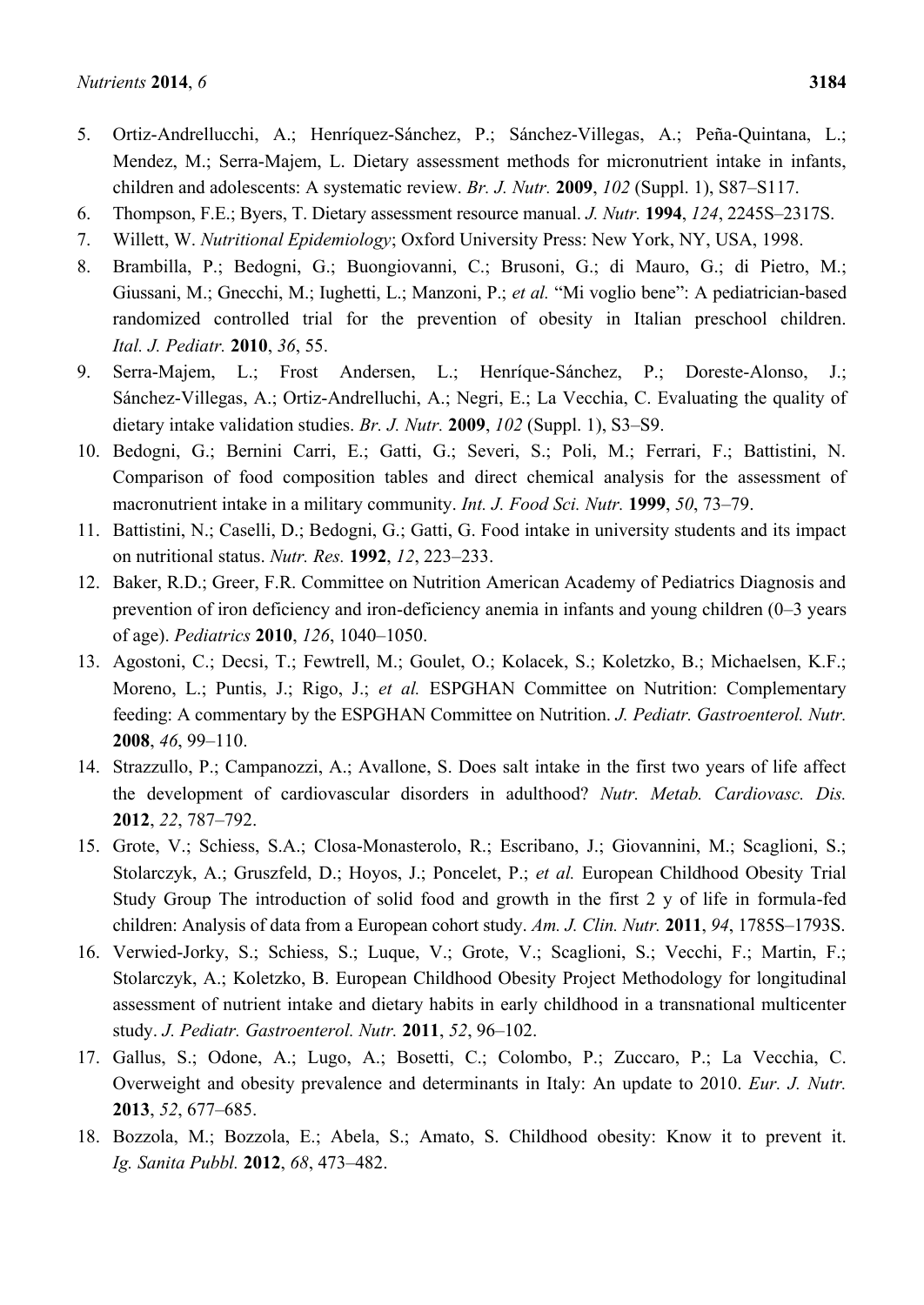- 19. Maffeis, C.; Consolaro, A.; Cavarzere, P.; Chini, L.; Banzato, C.; Grezzani, A.; Silvagni, D.; Salzano, G.; de Luca, F.; Tatò, L. Prevalence of overweight and obesity in 2- to 6-year-old Italian children. *Obesity* **2006**, *14*, 765–769.
- 20. Landau, S.; Stahl, D. Sample size and power calculations for medical studies by simulation when closed form expressions are not available. *Stat. Methods Med. Res.* **2013**, *22*, 324–345.
- 21. Royston, P.; Sauerbrei, W. *Multivariable Model-Building: A Pragmatic Approach to Regression Analysis Based on Fractional Polynomials for Modelling Continuous Variables*; Wiley: Chichester, UK, 2008.
- 22. Koenker, R. *Quantile Regression*; Cambridge University Press: Cambridge, UK, 2005.
- 23. Bedogni, G.; Miglioli, L.; Masutti, F.; Tiribelli, C.; Marchesini, G.; Bellentani, S. Prevalence of and risk factors for nonalcoholic fatty liver disease: The Dionysos Nutrition and Liver Study. *Hepatology* **2005**, *42*, 44–52.
- 24. Brambilla, P.; Picca, M.; Dilillo, D.; Meneghin, F.; Cravidi, C.; Tischer, M.C.; Vivaldo, T.; Bedogni, G.; Zuccotti, G.V. Changes of body mass index in celiac children on a gluten-free diet. *Nutr. Metab. Cardiovasc. Dis.* **2013**, *23*, 177–182.
- 25. World Health Organization. *Obesity: Preventing and Managing the Global Epidemic: Report of a WHO Consultation*; World Health Organization: Geneva, Switzerland, 2000.
- 26. Lohman, T.G.; Roche, A.F.; Martorell, R. *Anthropometric Standardization Reference Manual*; Human Kinetics Books: Champaign, IL, USA, 1988.
- 27. World Health Organization. *WHO Child Growth Standards: Length/Height-for-Age, Weight-for-Age, Weight-for-Length, Weight-for-Height and Body Mass Index-for-Age: Methods and Development*; World Health Organization: Geneva, Switzerland, 2006.
- 28. Gnagnarella, P.; Salvini, S.; Parpinel, M. Food Composition Database for Epidemiological Studies in Italy. Available online: http://www.ieo.it/bda (accessed on 4 August 2014).
- 29. Istituto Nazionale per la Ricerca sugli Alimenti e la Nutrizione. *Tabelle di Composizione Degli Alimenti*; EDRA: Milano, Italy, 2000.
- 30. Mehta, C.R.; Patel, N.R. Exact logistic regression: Theory and examples. *Stat. Med.* **1995**, *14*, 2143–2160.
- 31. Agostoni, C.; Przyrembel, H. The timing of introduction of complementary foods and later health. *World Rev. Nutr. Diet.* **2013**, *108*, 63–70.
- 32. Società Italiana di Nutrizione Umana. *Livelli di Assunzione di Riferimento di Nutrienti ed Energia per la Popolazione Italiana*; Società Italiana di Nutrizione Umana: Milano, Italy, 2012.
- 33. Keogh, R.H.; White, I.R.; Rodwell, S.A. Using surrogate biomarkers to improve measurement error models in nutritional epidemiology. *Stat. Med.* **2013**, *32*, 3838–3861.
- 34. Hörnell, A.; Lagström, H.; Lande, B.; Thorsdottir, I. Protein intake from 0 to 18 years of age and its relation to health: A systematic literature review for the 5th Nordic Nutrition Recommendations. *Food Nutr. Res.* **2013**, *57*, doi:10.3402/fnr.v57i0.21083.
- 35. Shashaj, B.; Bedogni, G.; Graziani, M.P.; Tozzi, A.; di Corpo, M.L.; Morano, D.; Tacconi, L.; Veronelli, P.; Contoli, B.; Manco, M. Origin of cardiovascular risk in overweight preschool children a cohort study of cardiometabolic risk factors at the onset of obesity. *JAMA Pediatr.* **2014**, doi:10.1001/jamapediatrics.2014.900.